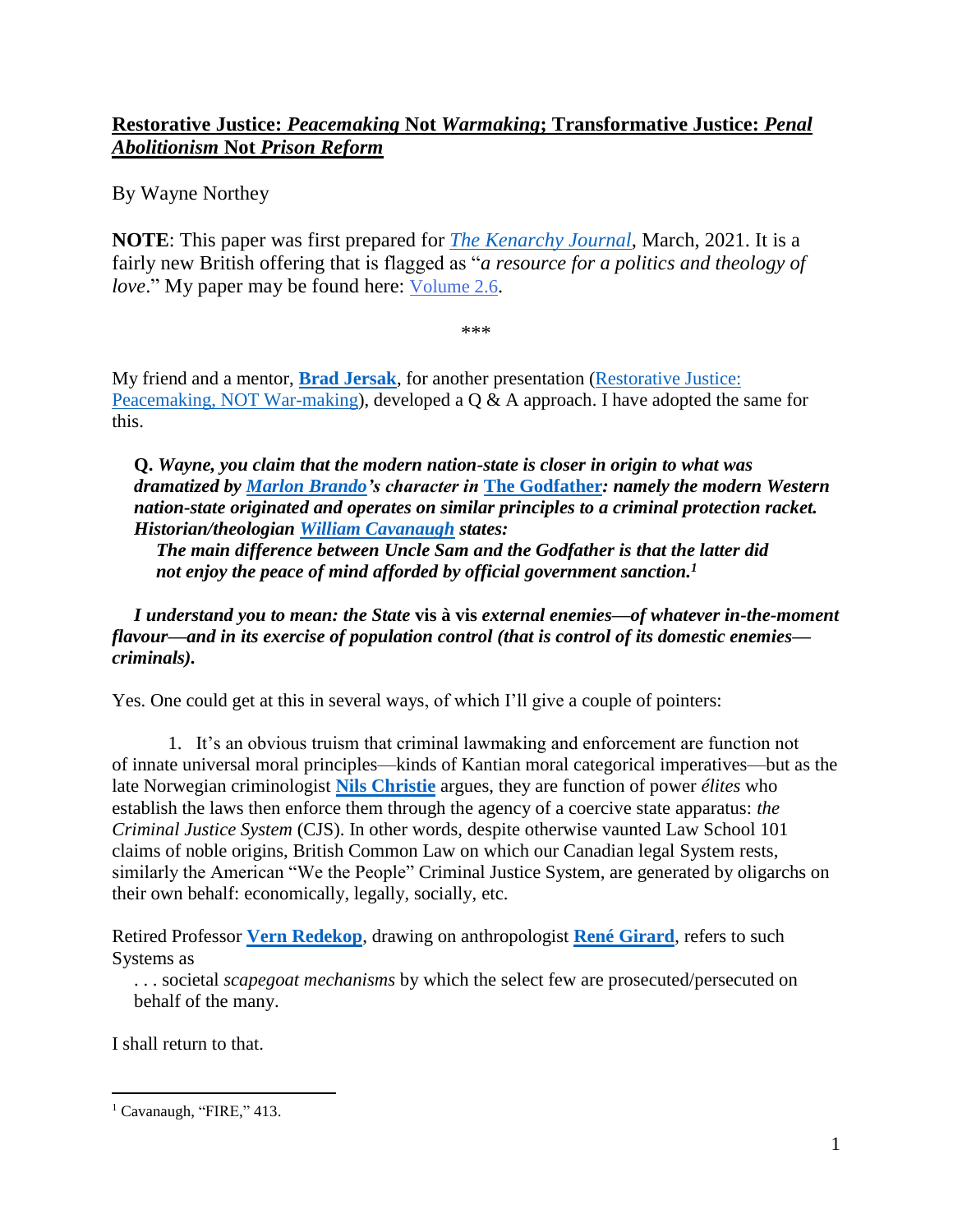Limiting the response to North America, in colonial times and since, when America in 1776 became the first modern democracy, and Canada became one after Confederation in 1867, neither started out with embrace of anything even close to lawmaking along the lines of universal moral principles and human rights—such as in the 1948 *[United Nations' Declaration](https://www.amazon.ca/Universal-Declaration-Rights-Nations-Publications/dp/921101364X/ref=sr_1_4?crid=F7G7KTEZ72C7&keywords=United+Nations%E2%80%99+Declaration+of+Human+Rights&qid=1650081114&s=books&sprefix=united+nations+declaration+of+human+rights%2Cstripbooks%2C140&sr=1-4)  [of Human Rights](https://www.amazon.ca/Universal-Declaration-Rights-Nations-Publications/dp/921101364X/ref=sr_1_4?crid=F7G7KTEZ72C7&keywords=United+Nations%E2%80%99+Declaration+of+Human+Rights&qid=1650081114&s=books&sprefix=united+nations+declaration+of+human+rights%2Cstripbooks%2C140&sr=1-4)*. The legacy of this vicious reality confronted us—*worldwide!*—with renewed vigor in enormous groundswells of protest at the time of the murder of **[George Floyd](https://en.wikipedia.org/wiki/George_Floyd)** in 2020.

Two of myriad examples are slavery laws from pre-Republic times in the United States, enforced by brutal slave patrols—and incidentally they were in part the origin of American policing—and the wrongful execution of *Métis* leader **[Louis Riel](https://en.wikipedia.org/wiki/Louis_Riel)** in Canada.

A politician touting "Law and Order" begs the questions: *Whose Law? What Oder(s)?* And a "Criminal Justice System" begs the questions: *Whose "justice"? What kind of/is "justice"? Is "criminal" not ironically preponderantly descriptive rather of harms the System itself metes out?*

2. Noted 20<sup>th</sup>-century American sociologist **[Charles Tilly](https://en.wikipedia.org/wiki/Charles_Tilly)** in "War Making and State Making as Organized Crime" posits an irrefutable maxim:

If protection rackets represent organised crime at its smoothest, then war risking and state making—quintessential protection rackets with the advantage of legitimacy—qualify as our largest examples of organised crime.<sup>2</sup>

Drawing mostly on Western European history, he continues:

This essay, then, concerns the place of organised means of violence ["protection rackets"] in the growth and change of those peculiar forms of government we call national states: relatively centralized, differentiated organizations the officials of which more or less successfully claim control over the chief concentrated means of violence within a population inhabiting a large, contiguous territory. 3

Not unrelated, famed psychiatrist **[Karl Menninger](https://en.wikipedia.org/wiki/Karl_Menninger)** in 1966 wrote *[The Crime of](https://www.amazon.ca/Crime-Punishment-Karl-Menninger/dp/0670247650/ref=sr_1_2?crid=2HSG8W8ZPEI6X&keywords=The+Crime+of+Punishment+menninger&qid=1650085600&s=books&sprefix=the+crime+of+punishment+menninger%2Cstripbooks%2C135&sr=1-2)  [Punishment,](https://www.amazon.ca/Crime-Punishment-Karl-Menninger/dp/0670247650/ref=sr_1_2?crid=2HSG8W8ZPEI6X&keywords=The+Crime+of+Punishment+menninger&qid=1650085600&s=books&sprefix=the+crime+of+punishment+menninger%2Cstripbooks%2C135&sr=1-2)* 4 a book that has stood the test of time, claiming punishment in the United States is hugely disproportionately meted out by white *élites* to the poor (lower classes and minorities); and is greater annually in commission of crimes *against* prisoners than the sum total of crimes committed *by* all criminals in prison. Hence "the crime of punishment."

Or in **[Jeffrey Reiman](https://www.american.edu/cas/faculty/jreiman.cfm)**'s—and later together with, **[Paul Leighton](https://www.emich.edu/sac/faculty/p-leighton.php)**'s—telling book title: *[The](file:///D:/OneDrive/Documents/RJWorld2/The%20Rich%20Get%20Richer%20and%20the%20Poor%20Get%20Prison:%20Thinking%20Critically%20About%20Class%20and%20Criminal%20Justice)  [Rich Get Richer and the Poor Get Prison: Thinking Critically About Class and Criminal](file:///D:/OneDrive/Documents/RJWorld2/The%20Rich%20Get%20Richer%20and%20the%20Poor%20Get%20Prison:%20Thinking%20Critically%20About%20Class%20and%20Criminal%20Justice)  [Justice](https://www.amazon.ca/Rich-Get-Richer-Poor-Prison/dp/0367231794/ref=sr_1_1?qid=1650085769&refinements=p_27%3AJeffrey+Reiman&s=books&sr=1-1&text=Jeffrey+Reiman)*<sup>5</sup> .

In 1993, activist and theologian **[Lee Griffith](https://www.goodreads.com/author/show/695955.Lee_Griffith)** published *[The Fall of the Prison: Biblical](https://www.amazon.ca/Fall-Prison-Biblical-Perspectives-Abolition/dp/0802806708/ref=sr_1_1?crid=30GDUG0BGG9GD&keywords=The+Fall+of+the+Prison%3A+Biblical+Perspectives+on+Prison+Abolition&qid=1650079004&s=books&sprefix=the+fall+of+the+prison+biblical+perspectives+on+prison+abolition%2Cstripbooks%2C125&sr=1-1)  [Perspectives on Prison Abolition](https://www.amazon.ca/Fall-Prison-Biblical-Perspectives-Abolition/dp/0802806708/ref=sr_1_1?crid=30GDUG0BGG9GD&keywords=The+Fall+of+the+Prison%3A+Biblical+Perspectives+on+Prison+Abolition&qid=1650079004&s=books&sprefix=the+fall+of+the+prison+biblical+perspectives+on+prison+abolition%2Cstripbooks%2C125&sr=1-1)*. In it we read:

<sup>2</sup> Tilly, "Organized," 169, 170.

<sup>3</sup> Tilly, "Organized," 170.

<sup>4</sup> Menninger, *Crime*.

<sup>5</sup> Reiman, *Richer.*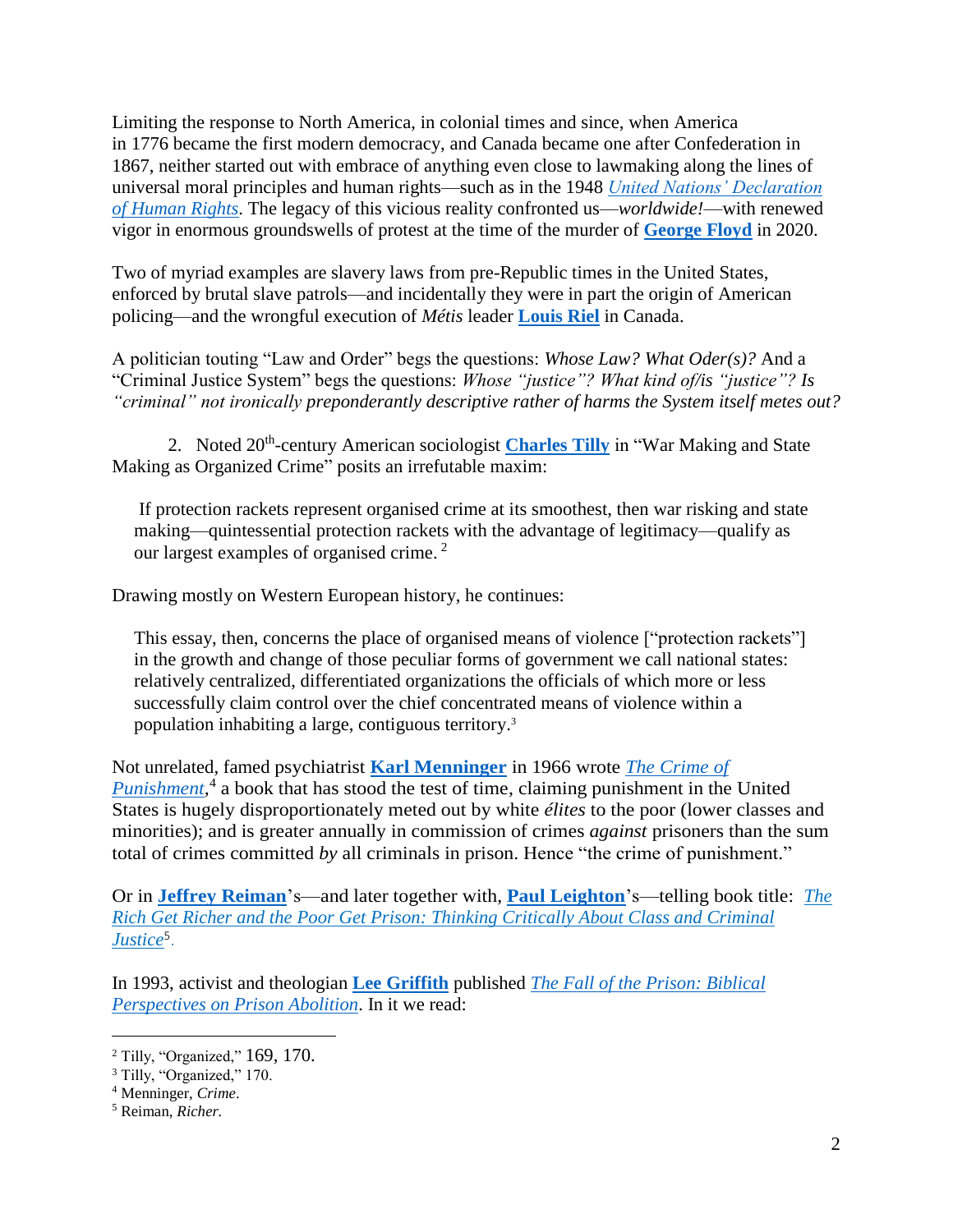But prison abolitionists have always been a small minority. In the mainstream of Christendom, church and state have been and remain prison collaborators. 6

To that he says by way of understatement:

'Correctional' management may be perfectly comfortable with the teachings of the contemporary church. But it is likely that the teachings of Jesus would wreak havoc.<sup>7</sup>

I shall return to Griffith's theme, *one seldom raised in the Restorative Justice Field.*

## **Q.** *In light of what began our discussion:*

- *that Western nation-building was function of profound violence—what theologian [Walter](https://en.wikipedia.org/wiki/Walter_Wink)  [Wink](https://en.wikipedia.org/wiki/Walter_Wink) called the very "ethos of Western civilization"—claiming all Western nation-states have participated/participate in a "***domination System***"— many indeed worldwide; <sup>8</sup> and*
- *anthropologist René Girard as well said the founding moment of all cultures/societies is*  **scapegoating violence***, what ideas presented early on in your growing understandings of Criminal and Restorative Justice?*

When I first was merging into what became the new Restorative Justice field, after having become almost a half century ago—in 1974—a volunteer prison visitor in the provincial CJS, there was soon enough emerging awareness of many problems in contemporary Canadian Criminal Justice practices—by extension generally in Western Criminal Justice jurisdictions. This was the case in Western democracies where nations modelled such Systems, in particular the Penitentiary—most amazingly!—after the tragically broken American System. Not a great deal has changed since!

I'll sketch out a few of them in a moment, but first a *quick word about terminology*: there has been for some in Canada a conscious rejection of the word "*victim*" in favour of "*those harmed by crime*," or the like, thereby putting the emphasis rightly on the perpetrator, and removing all sense of culpability of the other.

## **Those Harmed By Crime: The Orphans of Justice**

*In answer to your question now*: *first*, there was initially the problem that those harmed by crime felt they were—in advocate **Jerry Armenic**'s words—the "orphans of justice." 9

Several needs had begun to be identified, and of course continue so to the present, that can be summed up in the profound need for an experience of some kind of *fundamental justice*. There was a need somehow to set things right; to regain a sense of power over one's life; to move on/let go.

 $\overline{a}$ <sup>6</sup> Griffith, *Fall*, 175.

<sup>7</sup> Griffith, *Fall*, 176.

<sup>8</sup> See Wink, *Powers*.

<sup>9</sup> See Armenic, *Orphans*, who first coined the phrase.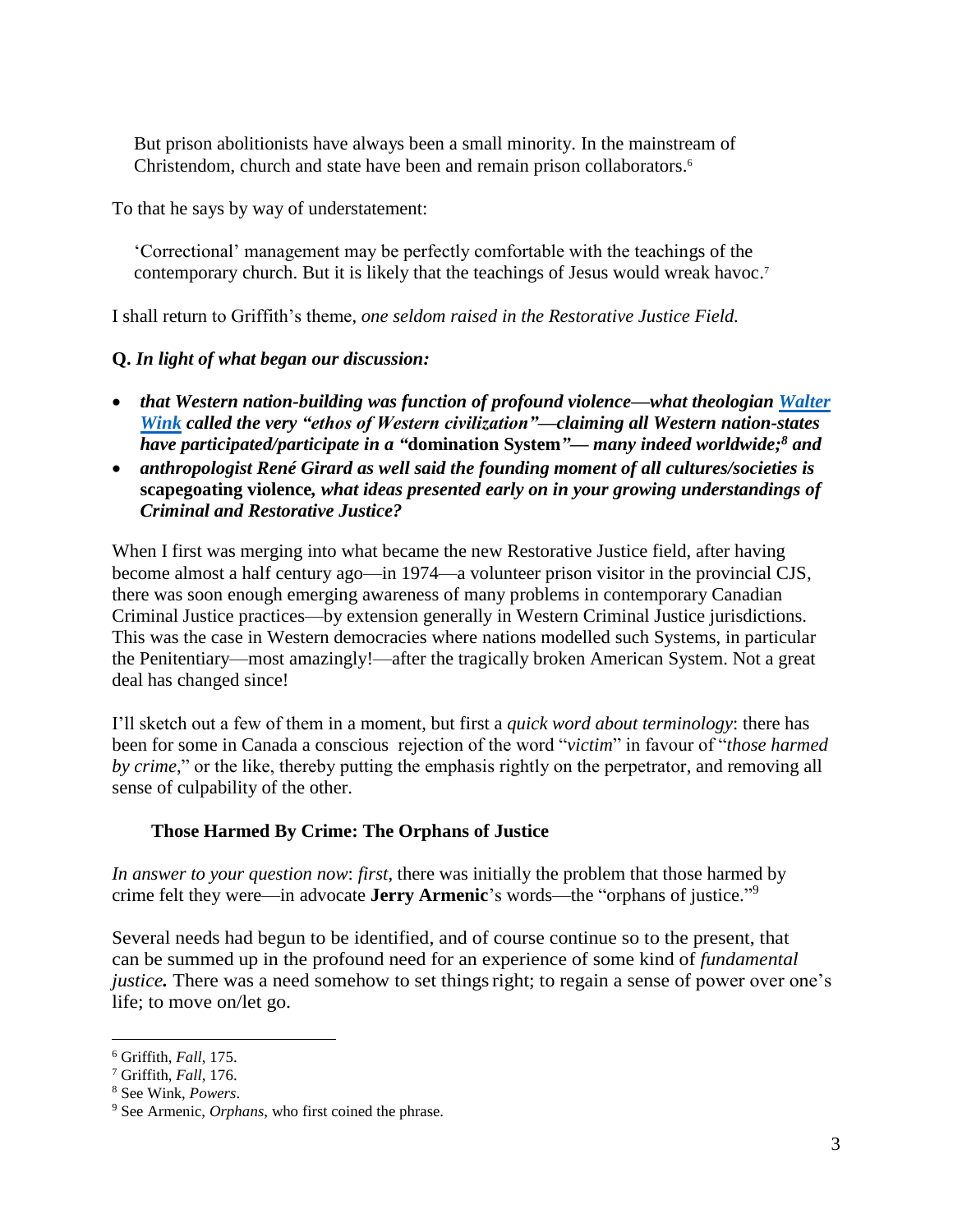But the Western System of law was for centuries *rarely* designed to deliver such<sup>10</sup>—and though much improved across Canada and elsewhere through Police Victim Services and other initiatives, Criminal Justice Systems at best still significantly underserve the needs of those harmed by crime.

The entire orientation of the System was, and far too often *is*, towards a kind of gamesplaying, where rules, precedents, and process were *all-important*; *human relationship values at best secondary*. The great American **[Justice Oliver Wendell Holmes](https://en.wikipedia.org/wiki/Oliver_Wendell_Holmes_Jr.)** a century ago once responded to a friend's admonition to go and do justice, with the words:

I don't *do justice*, I simply *play the game* according to the rules.<sup>11</sup>

But as said one always has to ask: *Whose justice? Whose rules? Whose laws? Whose order(s)? What in the "Criminal" Justice System is in fact "*criminal*" in its own right?*

All the essentially *human dimensions* of Western jurisprudence were over the centuries squeezed out in favour of rules and gamesmanship. And hugely ironic, *the System had no investment in discovering anything like the multi-layered* truth *of people in their labyrinthine relationships*. Rather, *guilt-finding* and *pain delivery* became its primary preoccupations. Further, generally, the professional players—judges, lawyers, police, etc. were often bereft—*still are!*—one might say, of any "bedside manners" because the entire Justice System edifice from Law School to police to court to prison and back again is, by this standard, still largely, simply put, *inhumane*.

A former longstanding head Crown Attorney in Ottawa, **André Berzins**, used to tell us Restorative Justice advocates in the 1990s that until Western Law Schools themselves train their graduates otherwise, they will, but for happenstance or external existential pressure such as from those harmed by crime—*ever overlook the human dimension*, and with it the essential *restorative* element of criminal law.<sup>12</sup>

## **Those Doing Harm: Focus on Their Punishment**

*Second*, the System was also not working for *those doing harm.*

In my personal interactions since1974 with hundreds of those who harm others—that is from forty-eight years and counting of professional and volunteer work in the CJS—prisoners consistently expressed largely a sense of injustice at the hands of the "System." Most in my experience admitted their own guilt, but it was a case of invoking the old adage:

<sup>10</sup> The previous presentation for this Conference and paper, *Western Criminal Law and the Re-Emergence of Restorative Justice*, discuss this at length. They and the YouTube videos may be found on my Conference page, and als[o on my website.](https://waynenorthey.com/2022/04/13/announcing-rj-world-econference-2022/)

 $11$  Herz, "Game," 111-61. There are variations to the quote and story as you may see, also to interpretations. The point for my purpose in the story—that *justice is a "game"—*is however undisputed.

 $12$  More on this below.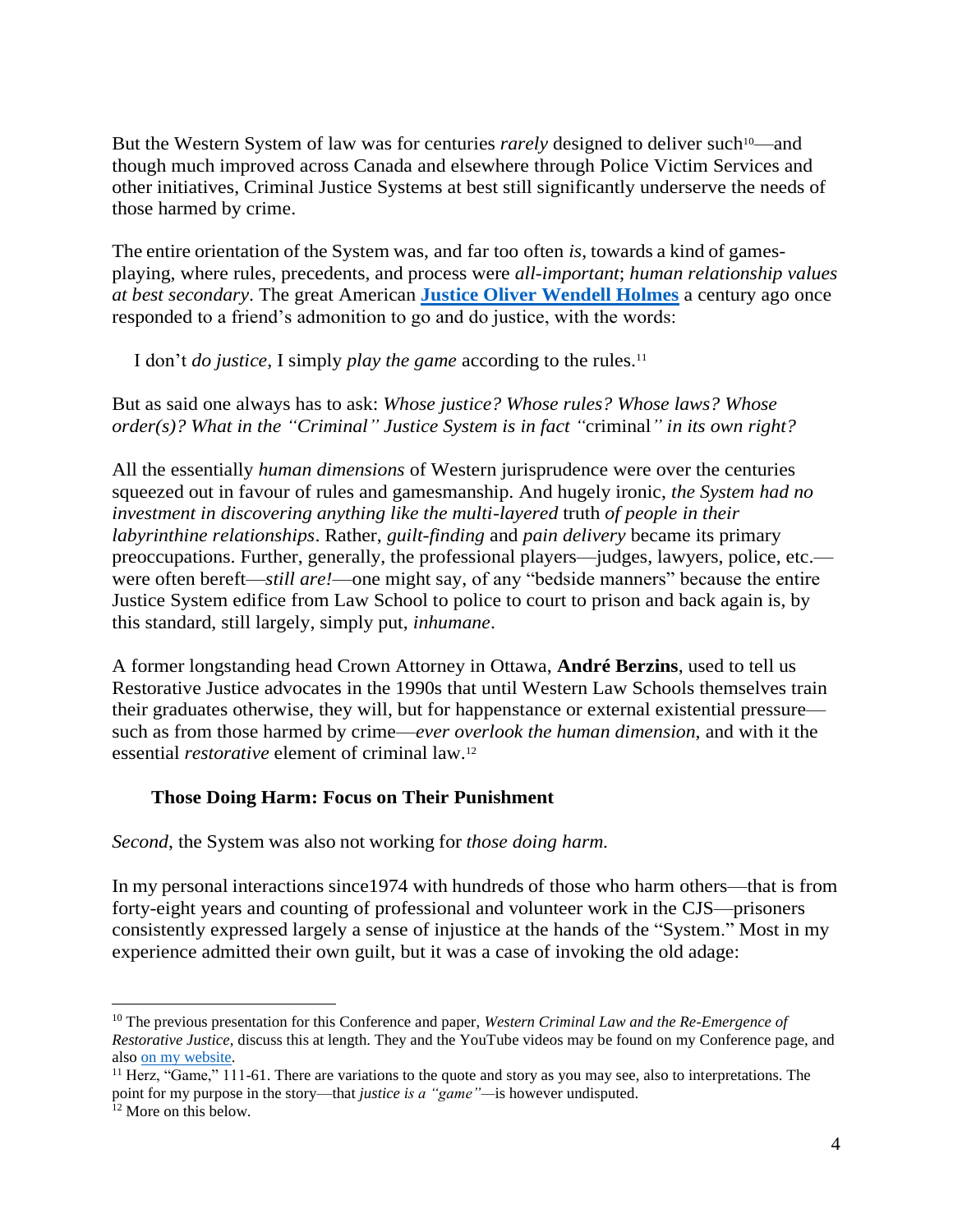*Two wrongs do not make a right*.

To repeat: psychiatrist Karl Menninger's 1966 book and title *The Crime of Punishment* was a broadly apt statement of their case.

*The State's duty had been for centuries to inflict pain at a profoundly impersonal and punitive level*. Criminologist Nils Christie wrote in *[Limits to Pain: The Role of Punishment in Penal](https://www.amazon.ca/Limits-Pain-Punishment-Penal-Policy/dp/1556355971/ref=sr_1_1?crid=2Z3VWNZC3HP1U&keywords=Limits+to+Pain&qid=1650079102&s=books&sprefix=limits+to+pain%2Cstripbooks%2C132&sr=1-1)  Policy*, that Western state law was essentially "pain-law," concerned primarily with "pain delivery" just like "milk delivery," to which his response was:

*Dreadful!*<sup>13</sup>

But the issue went deeper still. Those doing harm were often mystified by the entire process—at least the first time through. Clear perceptions were that unfortunately he/she had been caught, and the *eye-for-an-eye* model (as mistakenly understood from the biblical precept<sup>14</sup>), had made justice predominantly "*tit for tat"*—that is, *retributive* and *punitive*: *societal vengeance strictly exacted like Shakespeare's "pound of flesh."* To begin with, the perpetrator *instead* needed at minimum to demonstrate *accountability for harm done* for which there was historically generally no mechanism. Then so much more was needed such as confession of guilt and expression of remorse (ideally) to those harmed; with a genuine prospect of reintegration into society for both those harmed and those doing/having done the wrong . . .

## **Community and Conflict/Doing Justice Stolen**

*Third*, the impacted community needed to take back its own conflict—and justice-doing. *Not vigilante justice* and worse like the "Proud Boys" in America, rather initiatives designed to help society heal.

Communities were traditionally often left with little sense of safety or reassurance in the wake of crime. As well, as Nils Christie puts it: *conflict or doing justice in Western Law long since had been stolen from the community.*

Crime was defined in terms of "lawbreaking"—*a breach of rules and regulations* set by the state—not in terms of a *break in relationships between persons*, healing of which the community was often best equipped to take at least some significant initiative.

# **The Penitentiary: A Disastrous Social Experiment**

*Finally*, the System was not working *vis à vis* its many attempted *prison reforms.* Soon after the [Philadelphia Walnut Street Prison](https://en.wikipedia.org/wiki/Walnut_Street_Prison) was in part repurposed to be the first ever *penitentiary* in 1790, *the deep psychic harm done to its cloistered occupants became widely evident.* 

<sup>13</sup> Christie, *Limits*, 15, 16 and 18.

<sup>&</sup>lt;sup>14</sup> I have spent a 45-year career writing and presenting about this, and continue in retirement. Please see in References the series being published (three books in 2018, one in 2020) of my writings titled: *Justice That Transforms*.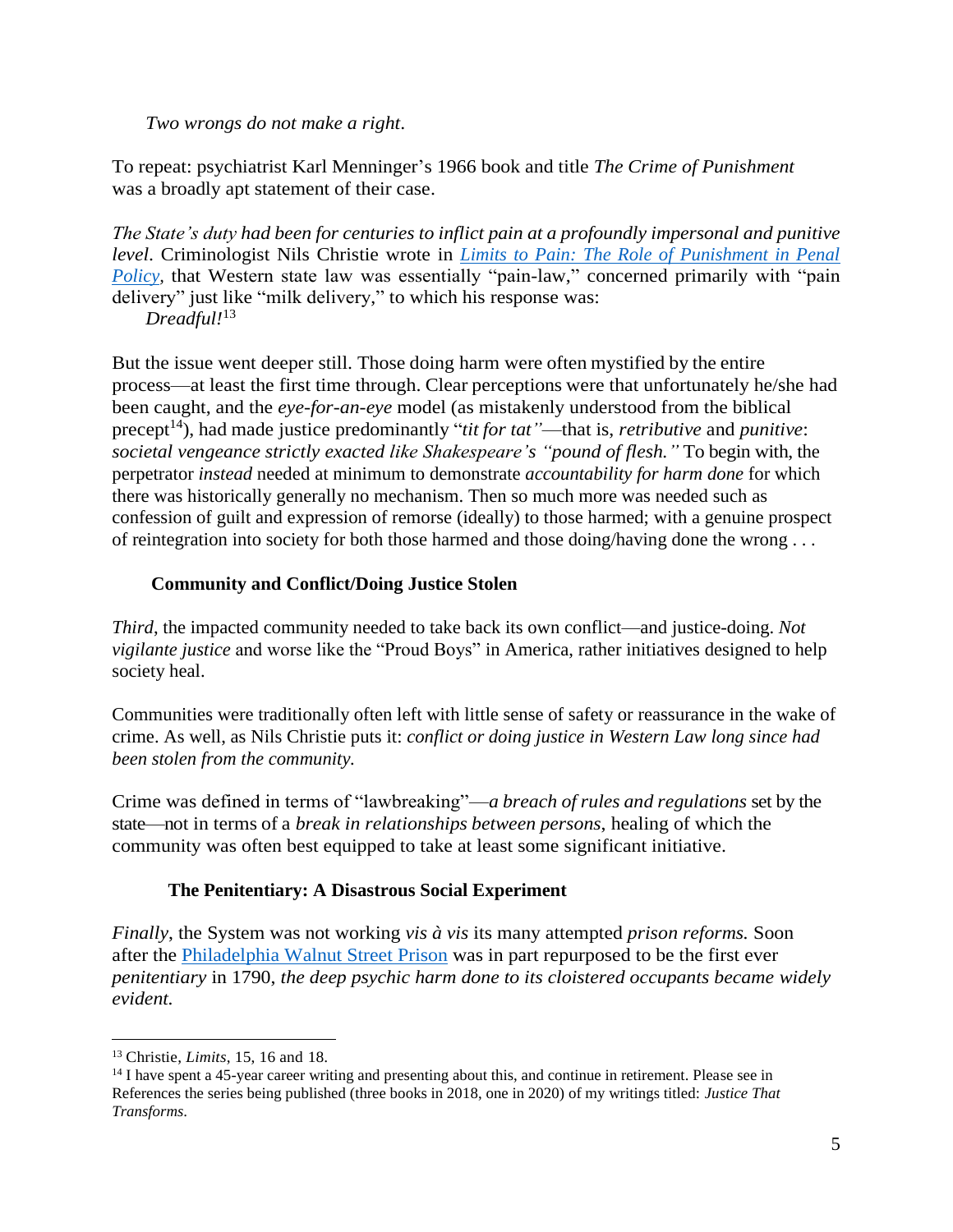Despite this, *the penitentiary model quickly also became the most used tool of crime control in the world.* In the United States, as detailed by Nils Christie, crime control became a *pervasive industry*<sup>15</sup>, whose human "products" were consequently deeply psychologically scarred. The classic book on this was by postmodernist **[Michel Foucault,](https://en.wikipedia.org/wiki/Michel_Foucault)** first published in English in 1975 as: *[Discipline and Punish: The Birth of the Prison](https://www.amazon.ca/Discipline-Punish-Prison-Michel-Foucault/dp/0679752552/ref=sr_1_1?crid=3IVQ6V8U3ROPQ&keywords=Discipline+and+Punish%3A+The+Birth+of+the+Prison&qid=1650062609&s=books&sprefix=discipline+and+punish+the+birth+of+the+prison%2Cstripbooks%2C160&sr=1-1)*.

A longstanding colleague and friend **[Ruth Morris](https://en.wikipedia.org/wiki/Ruth_Morris)**, organized the first International Conference on Prison Abolition [\(ICOPA\)](https://en.wikipedia.org/wiki/Prison_abolition_movement) in Toronto in 1983, one I was privileged to have attended. She played a leading role in subsequent Conferences until her death in 2001; and received that same year Canada's highest honour: *[The Order of Canada](https://en.wikipedia.org/wiki/Order_of_Canada)* (which ceremony I was also privileged to have attended.) I was further fortunate to have attended several other ICOPAs and presented at some, including the last she organized—again in Toronto. After the second ICOPA in Amsterdam (1985), I also published the final chapter in the Conference's proceedings.<sup>16</sup> It is the opening chapter in the first Volume of my *[Justice That Transforms](https://waynenorthey.com/justice/justice-that-transforms/)* series<sup>17</sup>.

The word "Prison" was changed to "Penal" in 1987, with, to be sure, tacit acknowledgement by those participating in the movement that prisons *per se* would always be with us. But more so, as explained by Canadian Criminologist **[Gordon West](https://books.google.ca/books/about/The_Case_for_Penal_Abolition.html?id=hIp2QgAACAAJ&redir_esc=y)**:

By the term "*penal* abolition," we signal not only our concern with abolishing prisons as physical environments for caging human beings as we cage animals, but we also signal our commitment to transforming societies' notions and approaches to human conflicts and wrong-doings, questioning their basics on "legalized" vengeance. Instead we advocate the possibilities of "healing justice." 18

Though Ruth was a committed Quaker Christian and creative scholar, it was left to activist/theologian Lee Griffith to publish *the* definitive theological monograph as mentioned, *Fall of the Prison: Biblical Reflections on Prison Abolition*. I shall spend more time below on Griffith's thesis. But first, I shall draw on three publications that are powerful abolitionist voices, and some were part of my own early formation as I embarked in 1974 upon a journey towards (Ruth's preferred term) *Transformative Justice*.

To set the stage, speaking for Ruth and himself, Gordon West writes:

We believe that "restorative justice" alone can easily become a trap within the present penal System: to balance wrongs and rights on an imaginary scale of justice, often seeking to provide a "restoration" to a pre-existing justice which never actually existed. Instead, we seek a *transformative* or *healing justice*, which will take crime as an opportunity to get to root causes and transform them, bringing power to the community

<sup>15</sup> Christie, *Control*.

<sup>16</sup> Bianchi & van Swaanigen, *[Abolitionism: Towards a Non-Repressive Approach to Crime](https://www.goodreads.com/book/show/48714996-abolitionism)*.

<sup>17</sup> Northey, *Transforms*, 1-13.

<sup>18</sup> West and Morris, *Case*, 4.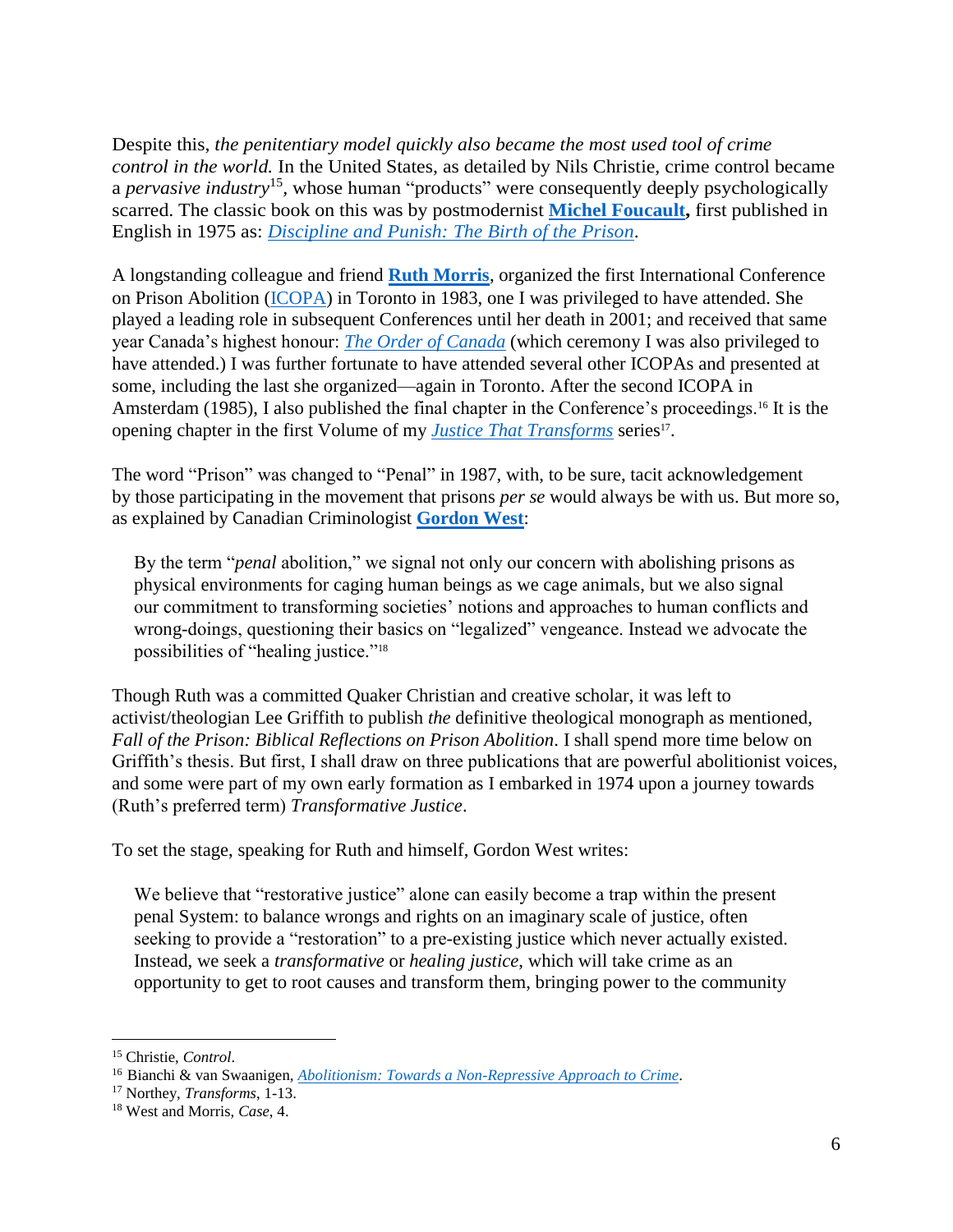and healing to victims and offenders alike.<sup>19</sup>

That early hesitation/critique of Restorative Justice proved prescient. A former colleague (we both worked several years under the Canadian/US Mennonite Central Committee (MCC) ), **[Howard Zehr](https://en.wikipedia.org/wiki/Howard_Zehr)**, became a leading voice for the kind of Restorative Justice thus critiqued. My early formative years in the movement, especially after 1977, pointed in the more radical direction, thanks largely to Ruth Morris' mentorship. That tension with Zehr was sadly never resolved.

An early publication in my Criminal Justice journey was: *[Instead of Prisons: A Handbook for](https://www.amazon.com/Instead-Prisons-Abolitionists-Honey-Knopp/dp/B000OO9KP8/ref=sr_1_2?crid=TWWLI2Q4GTRL&keywords=Instead+of+Prisons%3A+A+Handbook+for+Abolitionists&qid=1650063133&s=books&sprefix=instead+of+prisons+a+handbook+for+abolitionists%2Cstripbooks-intl-ship%2C136&sr=1-2)*  [Abolitionists](https://www.amazon.com/Instead-Prisons-Abolitionists-Honey-Knopp/dp/B000OO9KP8/ref=sr_1_2?crid=TWWLI2Q4GTRL&keywords=Instead+of+Prisons%3A+A+Handbook+for+Abolitionists&qid=1650063133&s=books&sprefix=instead+of+prisons+a+handbook+for+abolitionists%2Cstripbooks-intl-ship%2C136&sr=1-2) (1976)<sup>20</sup>. One of the organizations listed in that book was what I became second director of in 1977 under Mennonite Central Committee Canada: Victim/Offender Reconciliation Program (VORP), begun in 1975. It was eventually imitated around the world.

This paper as mentioned points well beyond those early fitful starts to something immeasurably grander and more encompassing. As I write in *Volume One* of my series:

What is needed, Amos (5:24), **[Dorothy Day,](https://en.wikipedia.org/wiki/Dorothy_Day) Ruth Morris, [Martin Luther King Jr.](https://en.wikipedia.org/wiki/Martin_Luther_King_Jr.)** and a host of prophetic saints thunderously call for, is rigorously radical *transformation* of that *dirty rotten System!* Zehr's and others' approach to Restorative Justice early on lacked the radical intellectual rigor the best of the Christian (and beyond—think **[Mahatma](file:///D:/OneDrive/Documents/RJWorld2/Mahatma%20Gandhi) Gandhi**) prophetic tradition exhibits. What is wanted is for starters a " . . . *who-can-but-prophesy?*—Amos" measured diatribe against the System, such as captured brilliantly in Canadian singer **[Bruce](https://en.wikipedia.org/wiki/Bruce_Cockburn)  [Cockburn](https://en.wikipedia.org/wiki/Bruce_Cockburn)**'s ["Lovers in a Dangerous Time"](https://en.wikipedia.org/wiki/Lovers_in_a_Dangerous_Time):

. . . *gotta kick at the darkness 'til it bleeds daylight*. 21

*Justice that indeed transforms . . .*

While almost 50 years old, the *Handbook*

. . . endeavors to provide a wide range of concepts, strategies, and practical educationaction tools. It is of equal importance that we establish perspectives to guide us in defining caring community, while moving away from the era of mega-prisons into confrontation with many more subtle instruments of control and coercion.<sup>22</sup>

Given the current recent worldwide calls to defund police, prisons, and the military that arose in the midst of a planet-wide pandemic, this is perhaps a crucial *kairos* moment to revisit prison/penal abolitionism.

As I explained in my keynote paper: "*Crucial*"—from the Latin, *crux*, for cross—that connects

<sup>&</sup>lt;sup>19</sup>West and Morris, *Case*, 4. I discuss this at greater length in the same first chapter of my 2020 publication: Northey, *Transforms*, 1–6. The book series takes the title from Ruth Morris' preferred terminology/justice mandate. <sup>20</sup> There was a more recent edition in in 2005[, here.](https://www.amazon.com/Instead-Prisons-Prison-Research-Education/dp/0976707012/ref=sr_1_1?crid=TWWLI2Q4GTRL&keywords=Instead+of+Prisons%3A+A+Handbook+for+Abolitionists&qid=1650063133&s=books&sprefix=instead+of+prisons+a+handbook+for+abolitionists%2Cstripbooks-intl-ship%2C136&sr=1-1)

<sup>21</sup> Northey, *Transforms*, 5–6.

<sup>22</sup> Morris, *Handbook*, 8.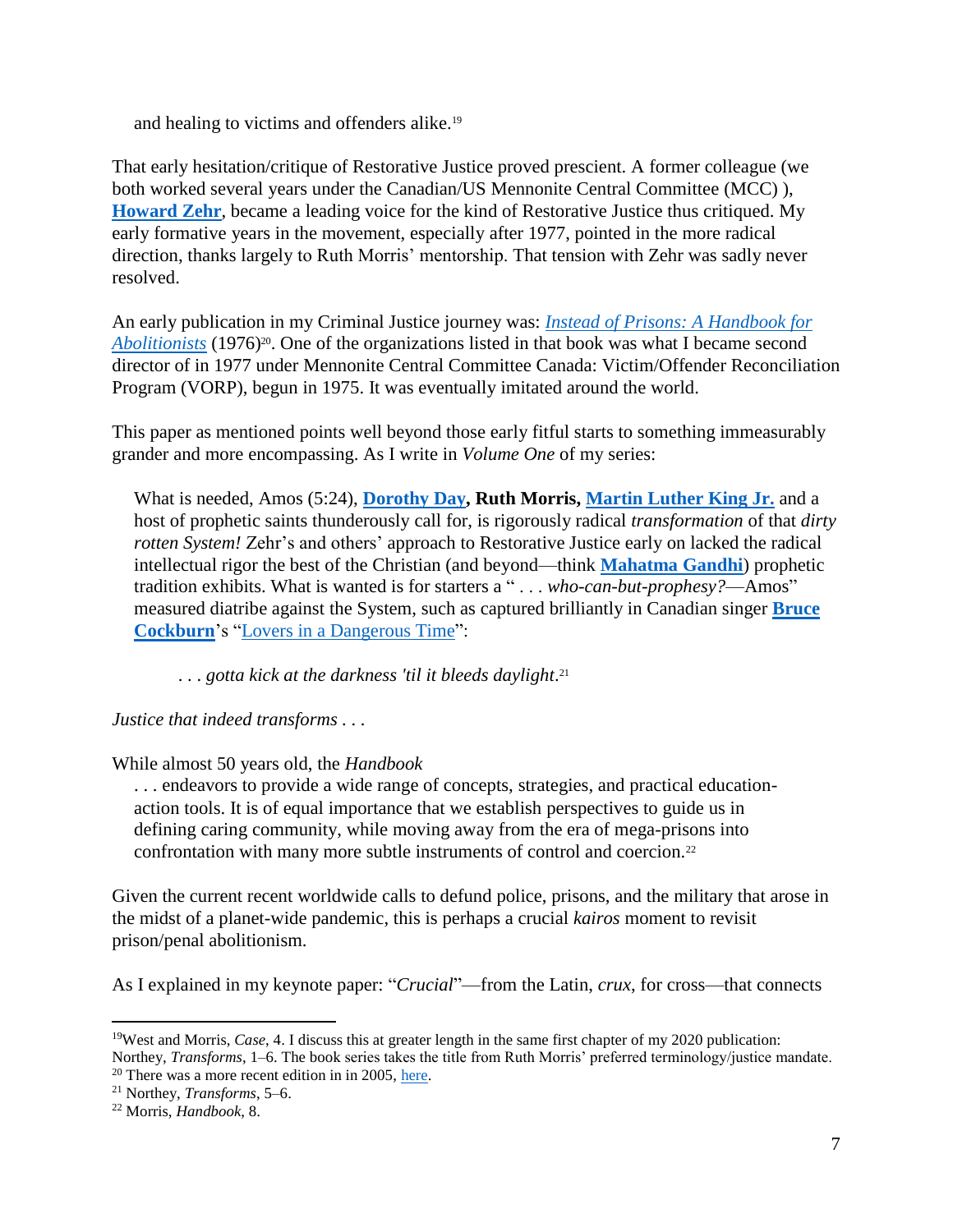to the moral eruption of the first-century trajectory set ever since towards human freedom, liberty, and equality by the arrival of Christianity. There were ethically radical shock-waves directed at subversion of all power structures bereft of human caring (invariably too frequently in those state structures above) in light of the *Cross*: at once *foolishness* and *stumbling-block* ever since Christ's death. But in God's *kairos* time, the Apostle Paul claimed:

*. . . Christ the power of God and the wisdom of God. For the foolishness of God is wiser than human wisdom, and the weakness of God is stronger than human strength.*<sup>23</sup>

Scholar **[Gil Bailie](https://cornerstone-forum.org/?page_id=361)**, in reflecting on the 1989 Florida execution of notorious serial killer Theodore Bundy, where there was a *mardi gras*-like celebration happening outside the prison walls—not unlike the nearly 5,000 (documented)  $\frac{\text{terror-lynchings}^{24}}{\text{teror-lychings}^{24}}$  $\frac{\text{terror-lynchings}^{24}}{\text{teror-lychings}^{24}}$  $\frac{\text{terror-lynchings}^{24}}{\text{teror-lychings}^{24}}$  in the United States—writes of such brutal legal Systems:

Clearly, after the shaky justifications based on deterrence or retribution have fallen away, this is the stubborn fact that remains: a brutal act is done in the name of civilization.<sup>25</sup>

In the *Handbook*'s "Nine Perspectives for Prison Abolitionists," one realizes that each is as relevant now as fifty years ago. One can only wish and pray that in fifty more years, some perspectives may be less pronounced/urgent. They are (absent brief commentary):

Perspective 1: *Imprisonment is morally reprehensible and indefensible and must be abolished.*

Perspective 2: *The message of abolition requires "honest" language and new definitions.*

Perspective 3: *Abolitionists believe reconciliation, not punishment, is a proper response to criminal acts.*

Perspective 4: *Abolitionists work with prisoners but always remain "nonmembers" of the established prison System.*

Perspective 5: *Abolitionists are "allies" of prisoners rather than traditional "helpers."* Perspective 6*: Abolitionists realize that the empowerment of prisoners and exprisoners is crucial to prison System change.*

Perspective 7: *Abolitionists view power as available to each of us for challenging and abolishing the prison System.*

**<sup>24</sup>** We read in *Wikipedia*'s Lynching in [the United States:](https://en.wikipedia.org/wiki/Lynching_in_the_United_States)

Lynchings were more numerous where the African American population was relatively large, the agricultural economy was based predominantly on cotton, the white population was economically stressed, the Democratic Party was stronger, and multiple religious organizations competed for congregants.

 On April 26, 2018, in [Montgomery, Alabama,](https://en.wikipedia.org/wiki/Montgomery,_Alabama) [The National Memorial for Peace and Justice](https://en.wikipedia.org/wiki/The_National_Memorial_for_Peace_and_Justice) opened. Founded by th[e Equal Justice Initiative](https://en.wikipedia.org/wiki/Equal_Justice_Initiative) of that city under the courageous guidance of **[Bryan Stevenson](https://en.wikipedia.org/wiki/Bryan_Stevenson)**, it is the first large-scale memorial created to document lynchings of African Americans in the United States.

 $25$  See the full quote in Footnote 73.

 $^{23}$  I Corinthians 1: 24b-25. I reflect on my website (https://waynenorthey.com/2015/03/17/war-police-and-prisonscross-examining-state-sanctioned-violence/—last accessed January 11, 2021), in light of the Cross, on this trilogy of state power structures in "War, Police, and Prisons: Cross-Examining State-Sanctioned Violence." It is also in Northey, *Transforms: Volume Three*, 77-182*.*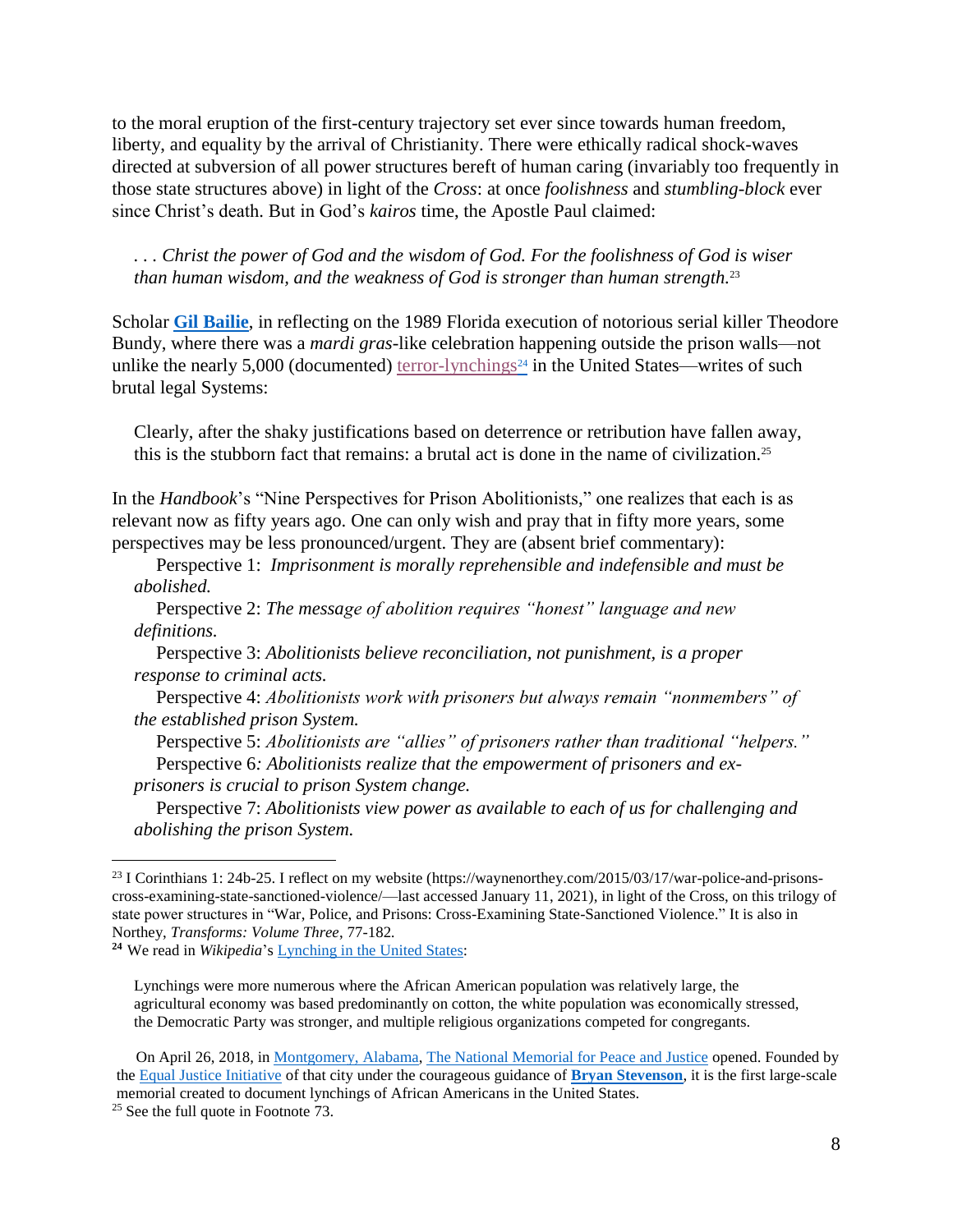Perspective 8: *Abolitionists believe that crime is mainly a consequence of the structure of society.*

Perspective 9: *Abolitionists believe that it is only in a caring community that corporate and individual redemption can take place.*<sup>26</sup>

A tenth perspective today, downstream from the almost 50-year old document: Perspective 10: *Abolitionists believe that like "Kingdom Come" we must engage for the long-haul; and, if Christian, ever pray the abolitionist supplication: "Thy Kingdom [already but not yet] Come . . ."*

#### Explains **Viviane Saleh-Hanna**:

One of the main assumptions of penal abolitionist work is that

. . . social life should not and, in fact, cannot be regulated effectively by criminal law and that therefore, the role of the Criminal Justice System should be drastically reduced while other ways of dealing with problematic situations, behaviors and events are being developed and put into practice. Abolitionists regard crime primarily as the result of the social order and are convinced that punishment is not the appropriate reaction" (De Haan, 1991: 355).

In this conviction, *it is crucial to note that penal abolition is not a short-term goal.* It is a *movement* that works toward building a society that will function cohesively and, as a result, will have no use for penal sanctions.<sup>27</sup>

*Hence*, scholar **[Roger Haydon](https://rogerhaydonmitchell.wordpress.com/) Mitchell**'s neologism: *kenarchy*—and the exciting new British Journal: *[The Kenarchy Journal](https://kenarchy.org/)* he founded! The above quote is in fact the undergirding claim of Lee Griffith's book:

Ultimately, there are not two kingdoms but one—the kingdom of God. . . 'Freedom to the captives' is not proclaimed in some other world but in our world. The matter finally comes down to a peculiar question: Are there prisons in the kingdom of God? And if there are no prisoners there and then, how can we support the imprisonment of people here and now? For in fact, the kingdom of God is among us here and now.<sup>28</sup>

Ruth Morris in 1995 published *[Penal Abolition—The Practical Choice: A Practical Manual on](https://www.amazon.com/Penal-Abolition-Practical-Choice-Manual/dp/1551300788/ref=sr_1_1?crid=RL15Z3HCQXD0&keywords=Penal+Abolition%E2%80%94The+Practical+Choice%3A+A+Practical+Manual+on+Penal+Abolition&qid=1650063723&s=books&sprefix=penal+abolition+the+practical+choice+a+practical+manual+on+penal+abolition%2Cstripbooks-intl-ship%2C159&sr=1-1)  [Penal Abolition.](https://www.amazon.com/Penal-Abolition-Practical-Choice-Manual/dp/1551300788/ref=sr_1_1?crid=RL15Z3HCQXD0&keywords=Penal+Abolition%E2%80%94The+Practical+Choice%3A+A+Practical+Manual+on+Penal+Abolition&qid=1650063723&s=books&sprefix=penal+abolition+the+practical+choice+a+practical+manual+on+penal+abolition%2Cstripbooks-intl-ship%2C159&sr=1-1)* She posits "four key questions," answers to which make up the content of the book. The questions:

- 1) What's wrong with the System we have?
- 2) Given all these faults, why is it still in place?
- 3) What do we want instead? Do we have a vision with which to replace it?
- 4) How do we get there? Even if we know what is wrong, and where we want to go, and what is holding us back, can we develop a practical plan for getting from A to

<sup>26</sup> Morris, *Handbook*, 11; emphasis in original.

<sup>27</sup> West and Morris, *Case*, 44–45, emphasis added.

<sup>28</sup> Griffith, *Fall*, 28.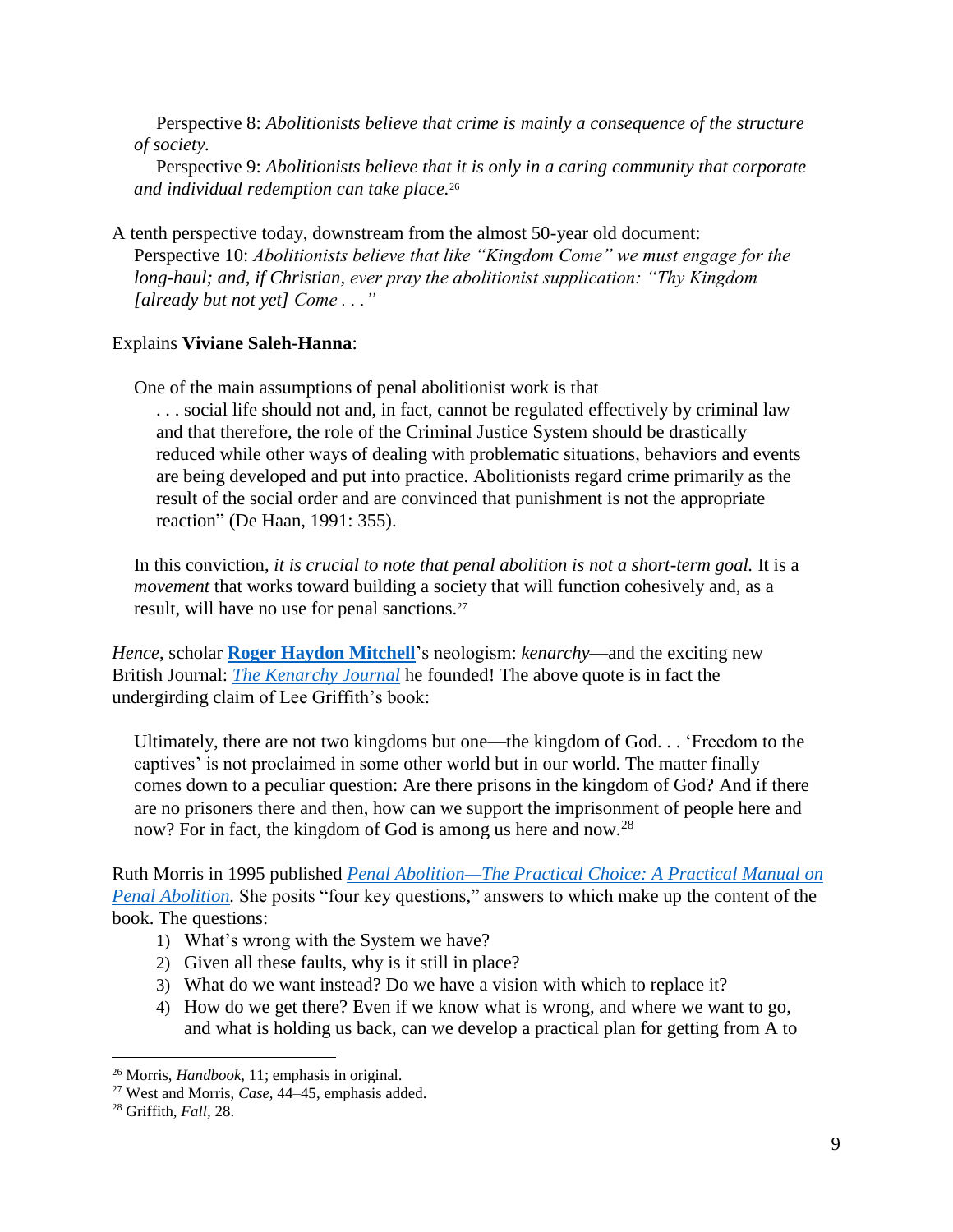$B$ ?<sup>29</sup>

While "*living with the question(s)*" is sometimes all one can do, Ruth—true to her ever practical bent, immense grassroots organizing capabilities, tireless energy, and incisive thinking—turns very concrete in the final two chapters of the book. Before filling in some detail however, she ends the third last chapter with these powerful observations—as true today as when first penned. She cites two researchers, at Metfors—at the time the most prestigious centre in Ontario Canada for evaluation of the mental condition of those charged with offences:

What is to be feared most is not the random and rare assaults of predatory psychopaths and unwell beings, but the systematic ideological and structural conditions that create these people and throw them into our midst, just as they foster the celebration of war and weaponry, the economic partitioning of the planet into north and south, the industrial poisoning of the biosphere, the co-existence everywhere of outrageous affluence and poverty, the subordination of women and minorities in private and public, in the workplace and homeplace, and the kind of criminogenic Criminal Justice System that makes this society, for virtually everyone, a very dangerous place to live.<sup>30</sup>

Shades of, as seen above, Karl Menninger's *The Crime of Punishment*, and of Dorothy Day's oftrepeated: "*That dirty rotten System!*" And it could have been penned today.

In the final paragraph of the book under the heading "KEEPING THE FAITH," Ruth writes:

A journalist once asked, "Don't you think all this stuff is kind of spitting in the wind right now?" Without hesitation I answered, "No—I believe we are the wind of the future." Abolition is the wind of the future, and our voices are the voices of that future. The day of retributive justice is passing, and we can play a major part in bringing in a new order of transformation, where the needs of victims, offenders and community take priority over the dead hand of retribution.<sup>31</sup>

Gordon West also notes that the entire field of criminology arose when criminals were first caged, then closely studied like any other captured specimen—a new phenomenon after the 1790 beginning in Philadelphia of the modern "penitentiary." Along with this new field of research arose the expansion of crime control at many levels. Criminologists began under the auspices of the power structures of the day to study "criminals," and largely turned a blind eye to the profound human rights violations which however significantly altered their very lens of perception. Howard Zehr's book on Restorative Justice, *[Changing Lenses: Restorative Justice](https://www.amazon.ca/Changing-Lenses-Howard-Zehr/dp/0836199472/ref=sr_1_1?crid=2J3SDCU330WXA&keywords=Changing+Lenses&qid=1650080132&s=books&sprefix=the+crime+of+punishment+menninger%2Cstripbooks%2C254&sr=1-1)  [for Our Times](https://www.amazon.ca/Changing-Lenses-Howard-Zehr/dp/0836199472/ref=sr_1_1?crid=2J3SDCU330WXA&keywords=Changing+Lenses&qid=1650080132&s=books&sprefix=the+crime+of+punishment+menninger%2Cstripbooks%2C254&sr=1-1)*, captures that idea.<sup>32</sup>

<sup>29</sup> Morris, *Choice*, 1.

<sup>30</sup> Quoted in Menzies *et al.*, "Risky," 81.

<sup>31</sup> Morris, *Choice*, 121.

<sup>32</sup> Zehr, *Changing*. Again though, while the intuition was right, it was never pursued to its logical end: *penal abolition*. Zehr when we were colleagues, showed no interest in that; a major failure of the very "imagination" Goethe called for!—please read on.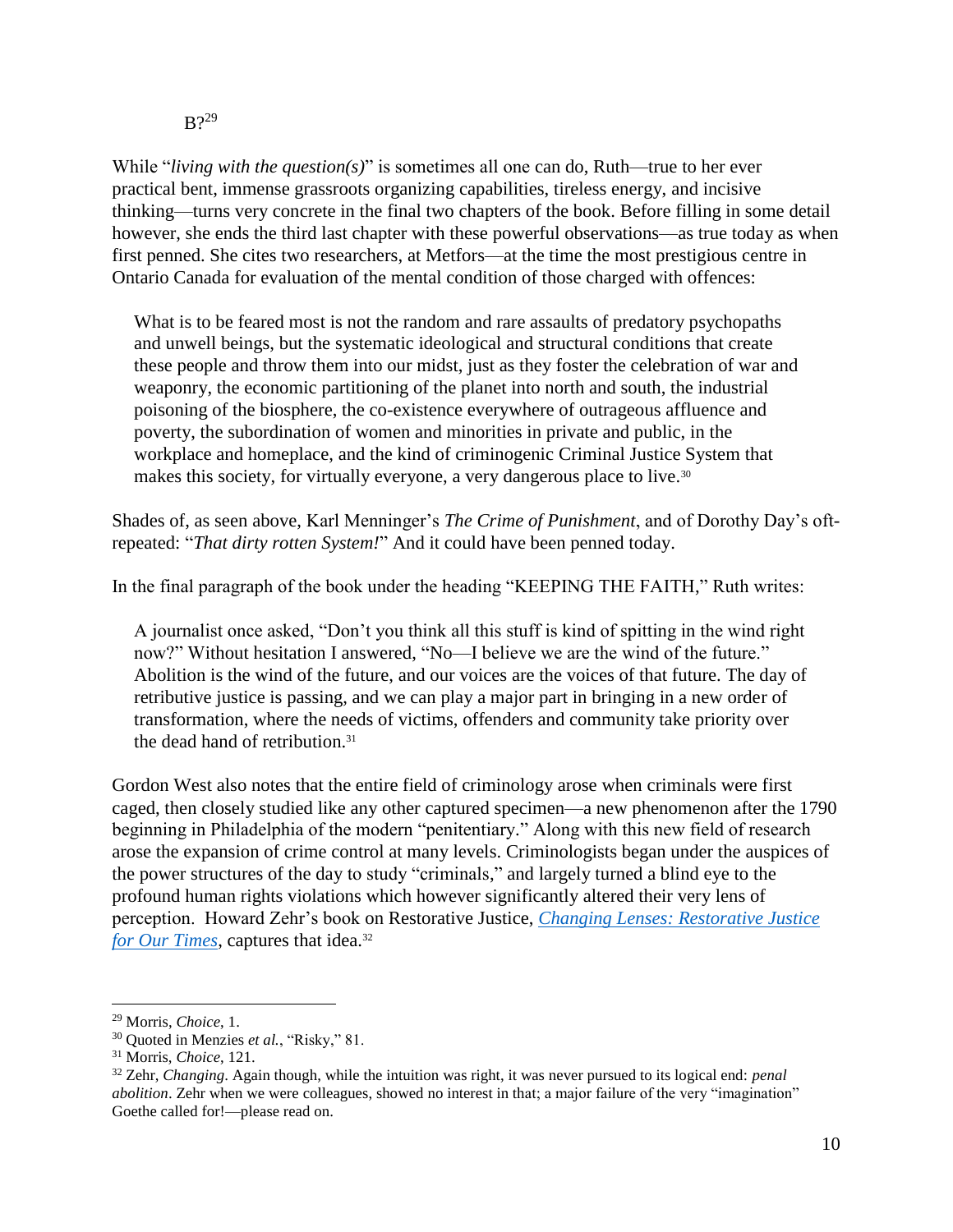This is not unlike an aspect of **Johann Wolfgang [von Goethe](https://en.wikipedia.org/wiki/Johann_Wolfgang_von_Goethe)**'s critique of the Newtonian scientific method, where to study a natural phenomenon, one kills it and brings it into the laboratory. We read:

Goethe was concerned with the narrowing specialization in science and emphasis on accumulating data in a merely mechanical manner, devoid of human values and human development.<sup>33</sup>

These new researchers in the emerging field of criminology simply failed to see the brutality of punishment<sup>34</sup> in the penitentiary's complete physical and mind control of its "*specimens*," therefore the axiomatic artificiality of the entire new academic enterprise, together with the ruthless denial of prisoners' human rights.

**[Charles Dickens](https://en.wikipedia.org/wiki/Charles_Dickens)** in the 1840s wrote of the penitentiary:

I hold this slow and daily tampering with the mysteries of the brain, to be immeasurably worse than any torture of the body.<sup>35</sup>

Postmodernist Michel Foucault as said echoed this.

West consequently calls on fellow criminologists to divest themselves of their pro-*status-quo* social lenses, and begin truly *seeing* the vast punitive and brutal state apparatus for what it is, one that sucks in and eventually spits out with abandon (too often) ever greater numbers of the poor and disenfranchised.

What most stands in the way of putting on new glasses/lenses? The very state bureaucracies of professional law and order actors, crime control advocates in particular in the media and by politicians, and arguably convoluted academic explanations of these phenomena.

A classic study illustrating this tragedy is by **[Johann Hari](https://en.wikipedia.org/wiki/Johann_Hari)**: *[Chasing the Scream: The First and](https://www.amazon.ca/Chasing-Scream-Opposite-Addiction-Connection/dp/1620408910/ref=sr_1_2?crid=26ICJYSIJ21DG&keywords=Chasing+the+Scream%3A+The+First+and+Last+Days+of+the+War+on+Drugs&qid=1650080293&s=books&sprefix=chasing+the+scream+the+first+and+last+days+of+the+war+on+drugs%2Cstripbooks%2C125&sr=1-2)  [Last Days of the War on Drugs](https://www.amazon.ca/Chasing-Scream-Opposite-Addiction-Connection/dp/1620408910/ref=sr_1_2?crid=26ICJYSIJ21DG&keywords=Chasing+the+Scream%3A+The+First+and+Last+Days+of+the+War+on+Drugs&qid=1650080293&s=books&sprefix=chasing+the+scream+the+first+and+last+days+of+the+war+on+drugs%2Cstripbooks%2C125&sr=1-2)*. The author is an award-winning British journalist. In the "Introduction" he explains that his research took him

... across nine countries and thirty thousand miles, and it would last for three years.<sup>36</sup>

At the end of the Introduction, Hari writes:

It turns out that many of our most basic assumptions about this subject are wrong. Drugs are not what we think they are. Drug addiction is not what we have been told it is. The drug war is not what our politicians have sold it as for one hundred years and counting. And there is a very different story out there waiting for us when we are ready to hear it—

 $\overline{a}$ <sup>33</sup> *Wikipedia,* ["Goethean Science.](https://en.wikipedia.org/wiki/Goethean_science)"

<sup>34</sup> Black activist **[Eldridge Cleaver](https://en.wikipedia.org/wiki/Eldridge_Cleaver)** in *[Soul on Ice](https://www.amazon.ca/Soul-Ice-Eldridge-Cleaver/dp/038533379X/ref=sr_1_1?crid=34WIW94QO55NZ&keywords=Soul+on+Ice&qid=1650080335&s=books&sprefix=soul+on+ice%2Cstripbooks%2C155&sr=1-1)* wrote:

Behind police[/guard] brutality there is social brutality, economic brutality, and political brutality., 133.

<sup>35</sup> Dickens, *Notes*, 146.

<sup>36</sup> Hari, *Chasing*, 2.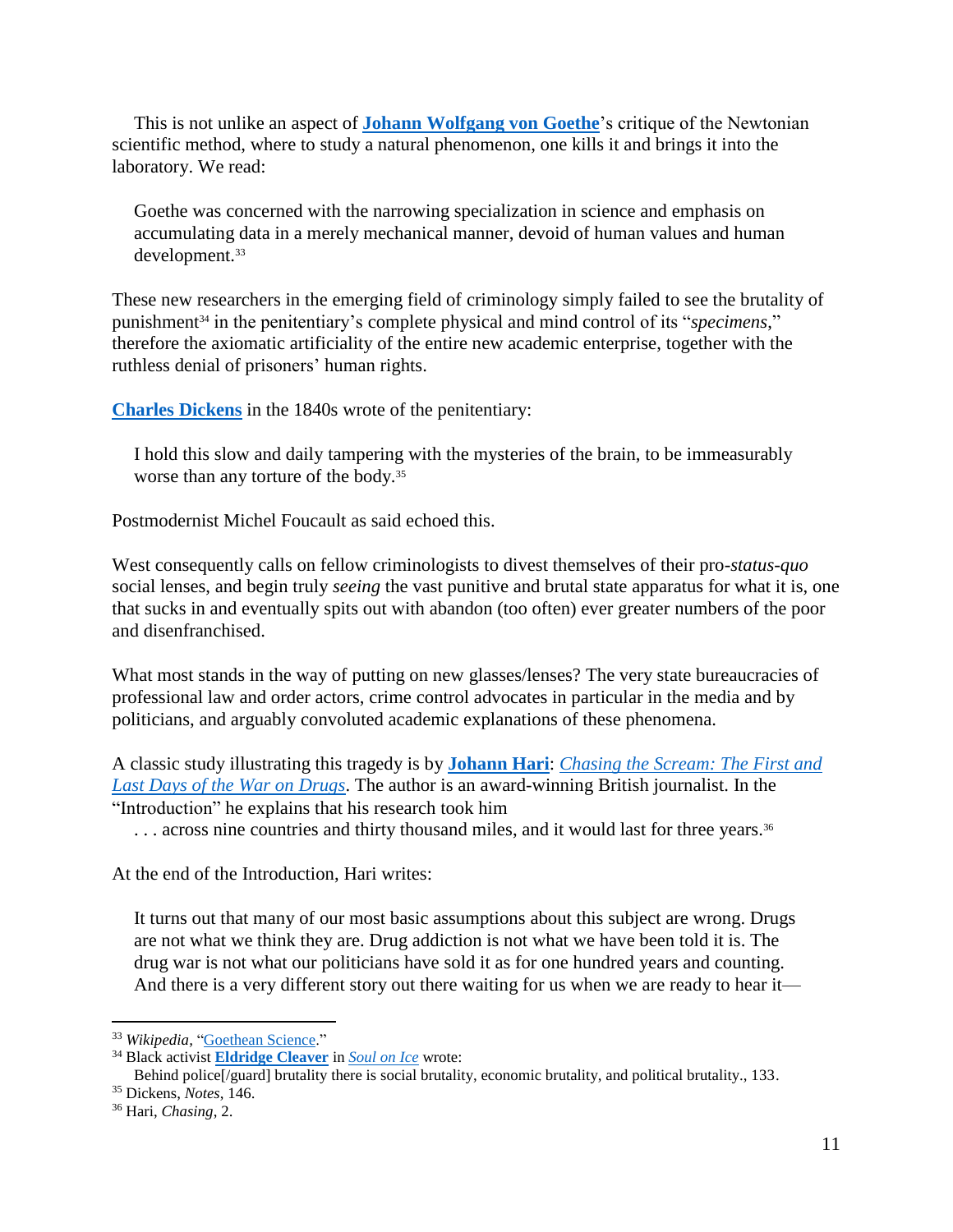one that should leave us thrumming with hope. 37/ 38

Ruth Morris also co-edited with Gordon West *[The Case for Penal Abolition](https://www.amazon.ca/Case-Penal-Abolition-Gordon-West/dp/1551301474/ref=sr_1_1?crid=2463X6SBGN9IQ&keywords=The+Case+for+Penal+Abolition&qid=1650080411&s=books&sprefix=the+case+for+penal+abolition%2Cstripbooks%2C128&sr=1-1)*. For the purposes of this essay, I shall draw from the most salient chapter, "Caging the Poor: The Case Against the Prison System," by noted Canadian philosopher **[John McMurtry](https://en.wikipedia.org/wiki/John_McMurtry_(academic))**, who pulls no punches.

Consistent with Gordon West, he writes:

Scientific criminology studies have assumed the prison institution as a given, and then attended to the institutional details of various steps and types of its incarceration regime.<sup>39</sup>

McMurtry claims, then fills in the details, that the prison does not

- morally reform its keep;
- does not protect society from violent offenders;
- is not even a retributive institution—rather something far worse: it serves an ... underlying *terrorist function* selecting against the non-violent poor.<sup>40</sup>

A little later he continues:

The retributivist justification of prisons is not only unbalanced. It is also vicious and violent in its own right. It demands as "just" the seizure, torment and forcible imprisonment of millions of people in exchange for nothing remotely similar in violence from them, and in the majority of cases no violence at all. As with past monstrous Systems of cruel and systematic oppression, we see how morally blind the conventionalised mind-set can become.<sup>41</sup>

And where has this *terrorist function* been widespread and active in North American society?: in

 $\overline{a}$ 

<sup>39</sup> McMurtry, John, "Caging," 167. He continues in the first endnote:

<sup>37</sup> Hari, *Chasing*, 3.

<sup>38</sup> One could also consult this classic: *[The Politics of Heroin: CIA Complicity in the Global Drug Trade](https://www.amazon.ca/Politics-Heroin-Complicity-Global-Trade/dp/1556524838/ref=sr_1_1?crid=32UA2UOOYLWDE&keywords=The+Politics+of+Heroin%3A+CIA+Complicity+in+the+Global+Drug+Trade&qid=1650080373&s=books&sprefix=the+politics+of+heroin+cia+complicity+in+the+global+drug+trade%2Cstripbooks%2C145&sr=1-1)*, by noted American historian **[Alfred McCoy](https://en.wikipedia.org/wiki/Alfred_W._McCoy)**. Of it we read:

The first book to prove CIA and U.S. government complicity in global drug trafficking, *The Politics of Heroin* includes meticulous documentation of dishonesty and dirty dealings at the highest levels from the Cold War until today. Maintaining a global perspective, this ground breaking study details the mechanics of drug trafficking in Asia, Europe, the Middle East, and South and Central America. New chapters detail U.S. involvement in the narcotics trade in Afghanistan and Pakistan before and after the fall of the Taliban, and how U.S. drug policy in Central America and Colombia has increased the global supply of illicit drugs**.** *Amazon*, https://www.amazon.ca/Politics-Heroin-Complicity-Global-

Trade/dp/1556524838/ref=sr\_1\_1?dchild=1&keywords=The+Politics+of+Heroin&qid=1610400393&sr=8- 1; last accessed January 11, 2021.

In general, we can discern in criminology *the structure of not seeing* by which all oppressor institutions are sustained. The statistics and studies of prison Systems are regulated by the presupposition of the prison System as a set of scientific facts. Then analytic attention is preoccupied by "security" procedures, classifications, populations and results, while the dominant pattern of millions of persons being caged for no violent offence never arises as an issue., 181.

<sup>40</sup> West and Morris, *Case*, 175; emphasis added.

<sup>41</sup> West and Morris, *Case*, 176.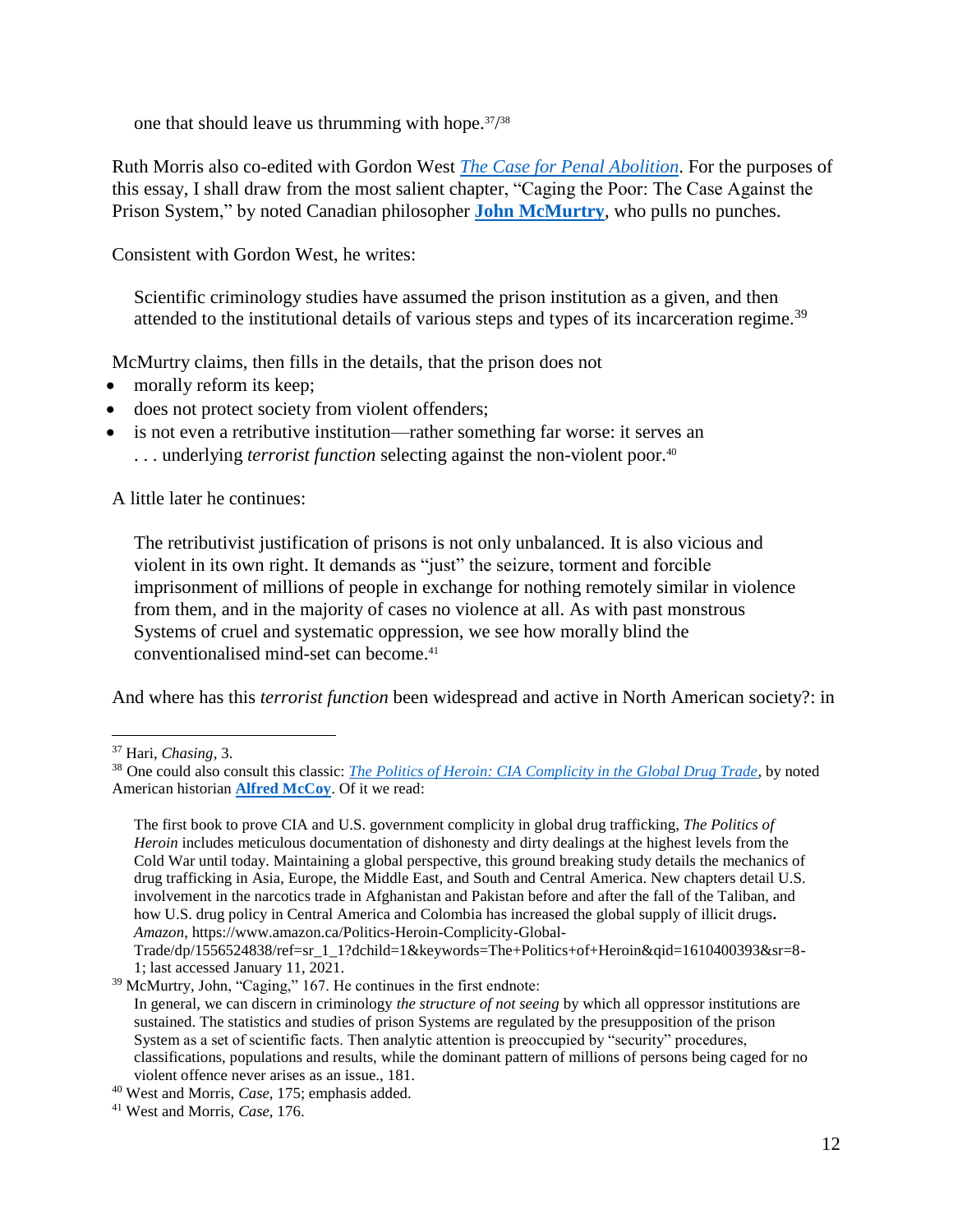over 100 years of lynchings in the United States, continuing right up to the present in the massive murder by police of non-Whites; in George Floyd's daylight lynching; in the vast overrepresentation of people of colour in the U.S. and in Canada; etc.; etc.

My American counterpart when I worked for ten years with Mennonite Central Committee Canada, Howard Zehr, even directly critiqued this author's writings and my commitment to prison abolition by telling me at times: *One does not attract bees with vinegar* . . . 42

My longstanding commentary on the "bees" comment has been in accord with Ruth Morris' *watchword response* to "Restorative Justice" as promulgated back then by Zehr and others: "*Not Enough!*" <sup>43</sup> Ruth's vision was not at the time in line with Zehr's: hers was far more trenchant and grand—*and controversial!* Simply put: Ruth in the early years of Restorative Justice called out the terrorism of the Criminal Justice System: Zehr did not.

Ruth would say, as do I, that a "Restorative Justice" out *mainly* to attract "bees" and *primarily* with honey—all sweetness and light—creates *mainly* a "B"-Grade Restorative Justice, one better than retributive justice to be sure, but seriously lacking in vigorous fulsome challenge to what as mentioned [Catholic Worker](https://en.wikipedia.org/wiki/Catholic_Worker_Movement) Movement founder Dorothy Day repeatedly dubbed "the dirty rotten System," of which Western Criminal Justice is a—arguably *the*—key component. To further play with words, Zehr's preference then for "B-Grade" *was in fact to "D-Grade" the revolutionary potential of what Restorative Justice promised.* 

Western Systems of justice have always been infected with brutal Empire/colonization and control/"pacification" motifs. In my retirement years, I have devoted a website [\(waynenorthey.com\)](https://waynenorthey.com/justice/justice-that-transforms/) to *the Gospel as Counter-Narrative to Empire*—the *Ultimate Dirty Rotten System!* There is much on the site in support of such a thesis.

One sees indeed if willing "*how morally blind the conventionalised mind-set can become* (John McMurtry)*.*"

One should not therefore be so much out trying to attract "*B*(-Grade)*s*," one should instead be creatively challenging the very "*WASPS*" who run brutal Criminal Justice Systems . . . to as it were (for starters) *repent, apologize,* <sup>44</sup> *make amends, and "sin" no more!* "*[WASP](https://en.wikipedia.org/wiki/White_Anglo-Saxon_Protestants)*" is in fact an acronym for the "*White, Anglo-Saxon, Protestant*" Establishment—historically the very originators and guardians of such stingingly harmful Systems throughout the colonized world. (*Not that all working within such Systems are necessarily directly caught up in their evil* though ineluctably tainted.)

Under the heading, "Prisons' Function in the Annihilation of Humanity," McMurtry writes:

The primeval function of prisons from the inception has never [in *Establishment* society] been recognised. It is the brute right of established ascendant force to *publicly defeat any* 

 $\overline{a}$ <sup>42</sup> Some of the following "commentary" appears in the first Volume of Northey, *Transforms*, 1-6.

<sup>43</sup> See the essay by that title in *Transforms*, *Volume One*, 84-101.

<sup>44</sup> Please see Northey, "Apology."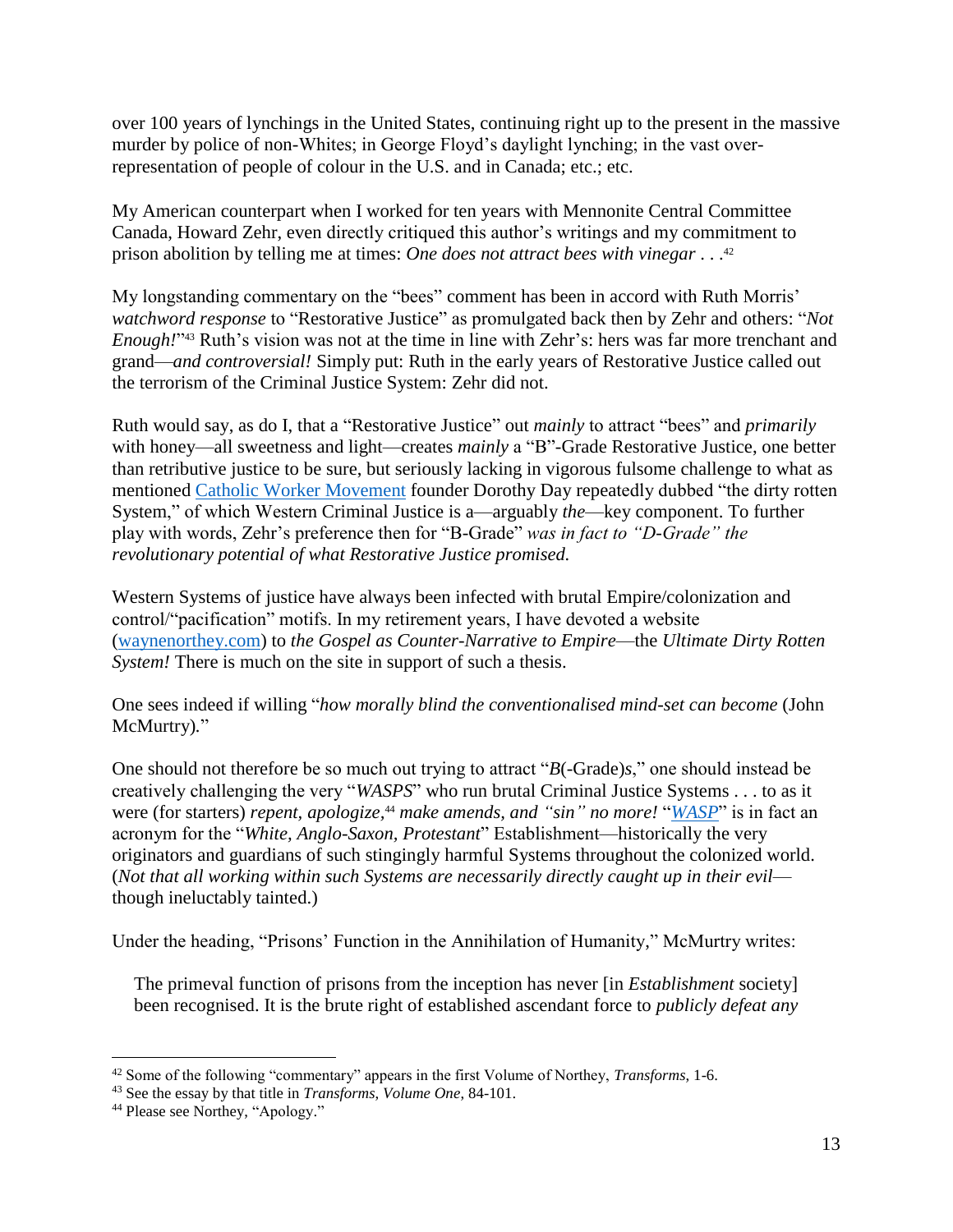*perceived adversary by a victory of force so total that not a single dimension of autonomous human being remains.*<sup>45</sup>

He declares that the one overarching goal of prison is . . . *to break human beings into subjugated animals.*<sup>46</sup>

He concludes:

The prison is an historical anachronism of the absolutism of power, and must be abolished—step by step.<sup>47</sup>

In light of this brief consideration of the unmitigated failure of prison, Lee Griffith, adduced above begins his study, *The Fall of the Prison* with:

The gospel is profoundly scandalous, and until we hear at least a whisper of its scandal, we risk not hearing any part of it.<sup>48</sup>

Once again, it entails a willingness to *see*. The Hebrew Prophets and Christ ever challenged their contemporaries to *see and hear!*

Doubtless part of the scandal is Christian believers must be significantly at odds with centurieslong Western Criminal Justice convention. The reasons may be found in my other presentation, *Western Criminal Law and the Re-Emergence of Restorative Justice.*

In the chapter, "Prisons and the Bible," the author draws on **[Karl Barth](https://en.wikipedia.org/wiki/Karl_Barth)**, saying that

The gospel does not come after the law; it precedes the law.<sup>49</sup>

We are also taken to the Genesis account of the murder of Abel to see divine modelling that, contrary to human understandings of generic justice, *Cain is shown mercy*. And we are told this sums up God's entire relationship with humankind.

Another significant concept from the Hebrew Scriptures was the prominence of the idea of "corporate personality." Griffith cites theologian **[Eduard Schweizer](https://en.wikipedia.org/wiki/Eduard_Schweizer)** on this:

Thus, the Hebrew is used to seeing first the nation, the people, mankind, and only afterward the individual member of that nation, people, or mankind. It was Martin Buber who once observed that the Hebrew first sees the woods and only then single trees; whereas we in the Western world would see first the single tree, and only after a process of reflection do we call a thousand trees a wood. We Western people really miss the

<sup>45</sup> McMurtry, "Caging," 176; emphasis in original.

<sup>46</sup> McMurtry, "Caging," 177; emphasis in original.

<sup>47</sup> McMurtry, "Caging," 180.

<sup>48</sup> Griffith, *Fall*, 1.

<sup>49</sup> Griffith, *Fall*, 88.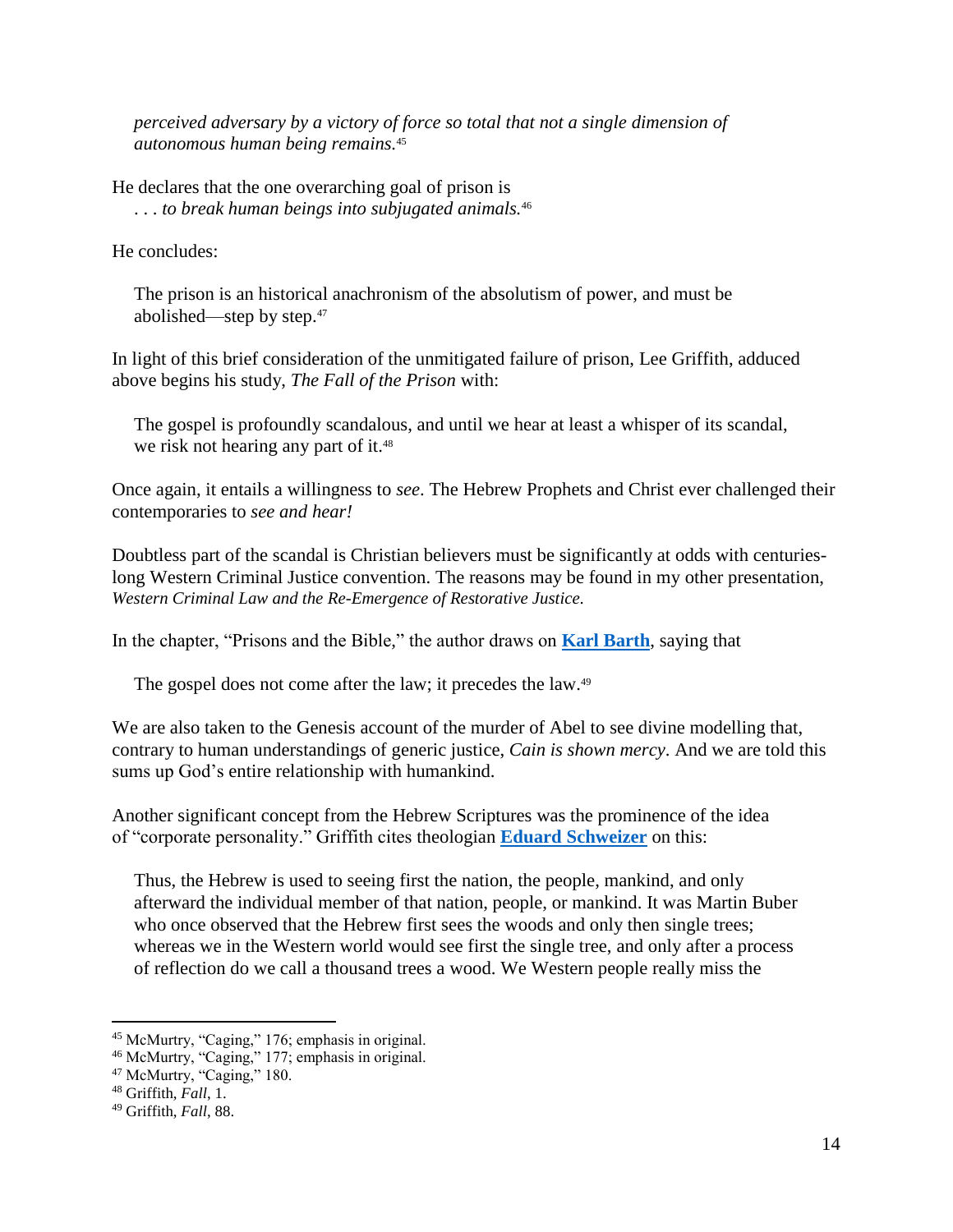woods for the trees.<sup>50</sup>

This awareness fits the African concept of *[ubuntu](https://en.wikipedia.org/wiki/Ubuntu)*: *a person is a person through other persons*. The classic explication of this in the context of generic Restorative Justice is the book *[No Future Without Forgiveness](https://www.amazon.ca/Future-Without-Forgiveness-Desmond-Tutu/dp/0385496907/ref=sr_1_1?crid=LMD2TA8T5VX0&keywords=No+Future+Without+Forgiveness&qid=1650082165&s=books&sprefix=no+future+without+forgiveness+%2Cstripbooks%2C423&sr=1-1)* by **[Archbishop Desmond Tutu](https://en.wikipedia.org/wiki/Desmond_Tutu)**.

For Christians at least, this also, one could argue, is the definitive understanding of our being made in God's image in that: we like the Trinity are supremely *persons-in-relationship*, and therefore never stand-alones, never disconnected from the Other. As such, the ideal human/person-in-relationship is one who demonstrates *[agape](https://en.wikipedia.org/wiki/Agape)* love to the neighbour near, and the enemy afar; who endlessly strives to be found in (loving communion with) the Other.

As Griffith begins moving us closer to an overall biblical understanding of justice, he contrasts it with the Western preoccupation of

. . . brute, empirical facts and the application of predetermined laws to those facts. Truth equals facts.<sup>51</sup>

Whereas "*Truth*" Christianly—supremely as believed in Christ "the *Truth*"—is ultimately relational.

Nils Christie tellingly writes of the legal System by contrast:

Training in law is training in simplification. It is a trained incapacity to look at all values in a situation, and instead to select only the legally relevant ones, that is, those defined by the high priests within the System to be the relevant ones."<sup>52</sup>

In other words "legally relevant values," Griffith says are only "*brute, empirical facts.*"

The writer then introduces us to the grand Hebrew term—*tsedeka*; a justice according to God's heart, namely

... God's own loving will to set the accused free to enter into covenant again.<sup>53</sup> So,

. . . *tsedeka* stood as a unified view of the various manifestations of righteousness and justice . . . The prophet represented justice by means of interference, by stepping in where he had no business, by intervening on behalf of those who had no voice, and by boldly claiming that the interference was in the name of God.<sup>54</sup>

Griffith's further discussion of Hebrew justice is rich and full.

But I shall move on to his understanding of New Testament prison and justice. In biblical "*principalities-and-powers*" language, prison is ever associated with *the power of death*. He

<sup>50</sup> Schweizer, *Body*, 21.

<sup>51</sup> Griffith, *Fall*, 94.

<sup>52</sup> Christie, *Limits,* 57.

<sup>53</sup> Griffith, *Fall*, 95.

<sup>54</sup> Griffith, *Fall*, 96.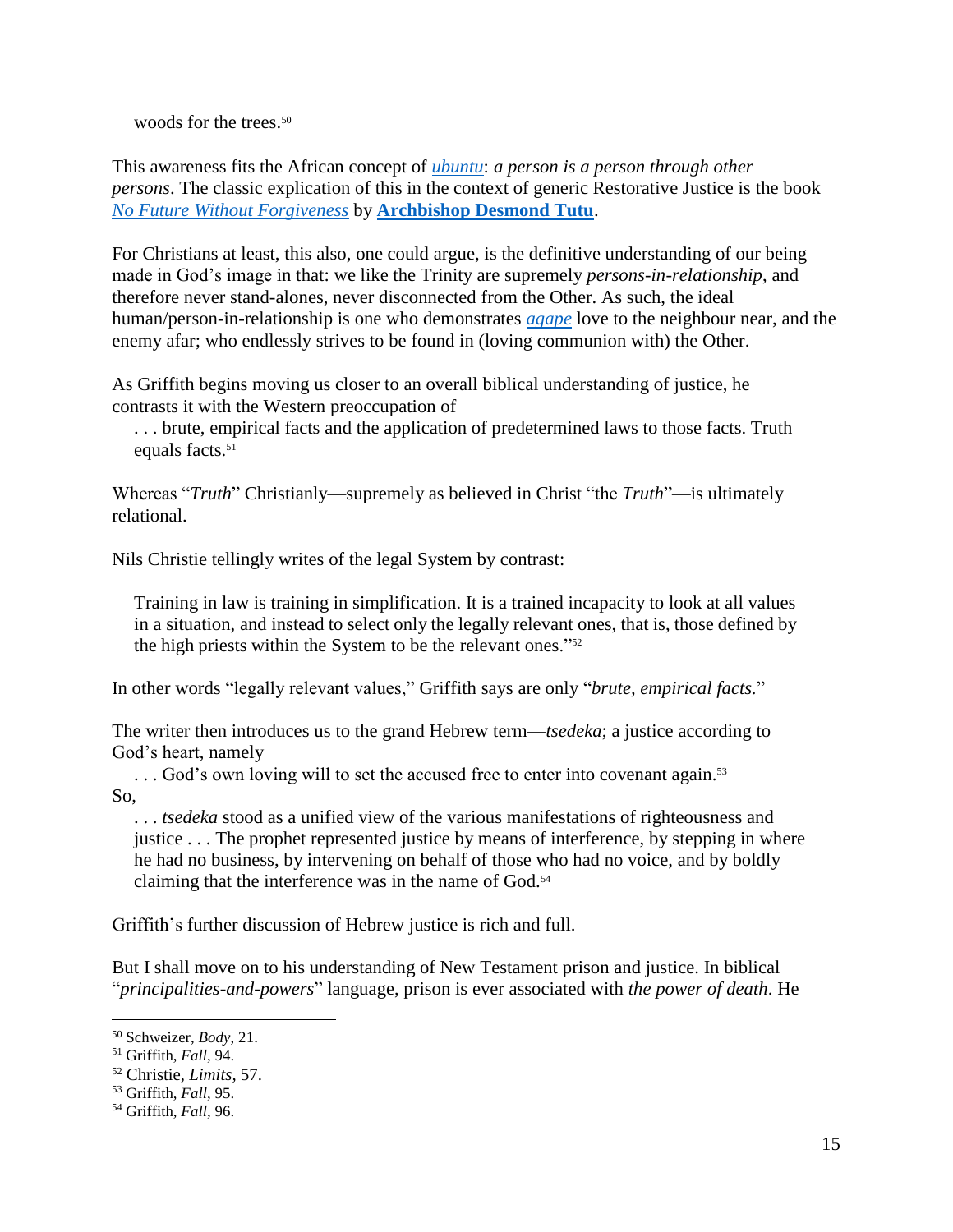writes:

As such, the problem is not that prisons have failed to forestall violent criminality and violent rampages; the problem is that prisons are *identical in spirit* to the violence and murder that they pretend to combat . . . Whenever we cage people, we are in reality fueling and participating in the same spirit we claim to renounce.<sup>55</sup>

Therefore, when Jesus announced in Luke 4<sup>56</sup> "*freedom to the prisoners*," it broadcasts a renunciation of

... the power of death, and it therefore points toward the resurrection itself.<sup>57</sup>

So when Peter was miraculously delivered from prison in the Book of Acts (one might say it was *the holiest jailbreak ever!*), this is at once enacted parable of "*freedom to the captives*," *and* descriptive of what God wants for all prisoners: their deliverance from the power of death—concomitantly the abolition of prisons. And

... as [the great 20<sup>th</sup>-century theologian ] **[Karl Barth](https://en.wikipedia.org/wiki/Karl_Barth)** noted, the first true Christian community was composed entirely of prisoners—the three criminals on the crosses at Golgotha. 58

It should in this light never be lost that Jesus himself indeed was "*numbered with the transgressors.*" <sup>59</sup> Or, as theologian **[Mark Lewis Taylor](https://en.wikipedia.org/wiki/Mark_Lewis_Taylor)** puts it, Jesus was "*the executed*  God."<sup>60</sup>

Taylor also quotes the searing words of long-time Black (formerly) death-row prisoner **[Mumia Abu-Jamal](https://en.wikipedia.org/wiki/Mumia_Abu-Jamal)**:

Isn't it odd that Christendom—that huge body of humankind that claims spiritual descent from the Jewish carpenter of Nazareth—claims to pray to and adore a being who was prisoner of Roman power, an inmate of the empire's death row? That the one it considers the personification of the Creator of the Universe was tortured, humiliated, beaten, and crucified on a barren scrap of land on the imperial periphery, at Golgotha, the place of the skull? That the majority of its adherents strenuously support the state's execution of thousands of imprisoned citizens? That the overwhelming majority of its judges, prosecutors, and lawyers—those who condemn, prosecute, and sell out the condemned—

<sup>55</sup> Griffith, *Fall*, 106.

<sup>56</sup> *The Spirit of the Lord is upon me.*

*Because he has anointed me to preach the gospel to the poor.*

*He has sent me to proclaim release to the captives,*

*And recovery of sight to the blind,*

*To set free those who are downtrodden,*

*To proclaim the favourable year of the Lord.* (Luke 4:18-19)

<sup>57</sup> Griffith, *Fall*, 107.

<sup>58</sup> Griffith, *Fall*, 118.

<sup>59</sup> Isaiah 45:12.

<sup>60</sup> Taylor, *Executed*.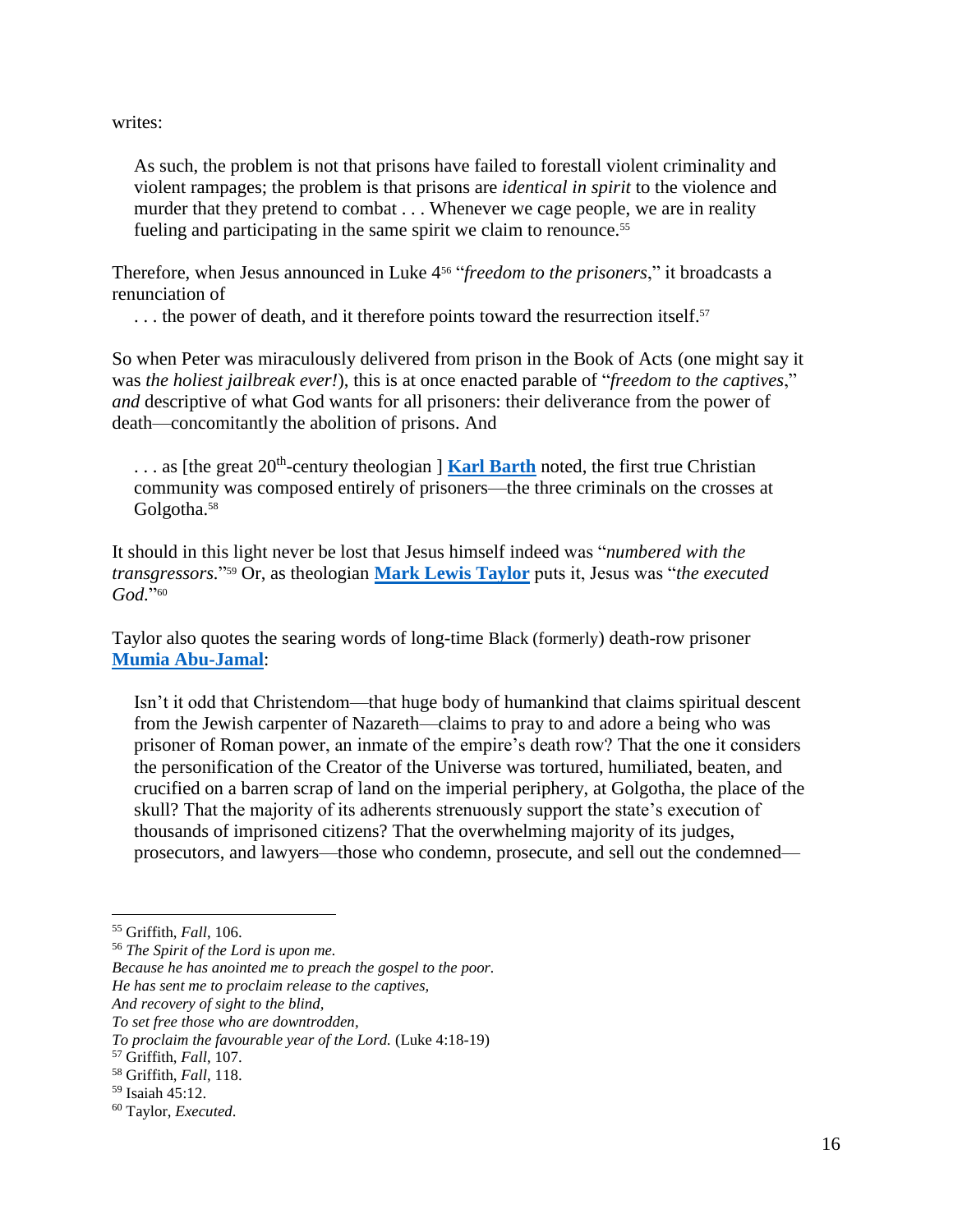claim to be followers of the fettered, spat-upon, naked God?<sup>61</sup>

In this light, it must never be forgotten that Jesus was executed by the *best criminal Justice System* of the day (Roman—*in the name of good government*), and by the *singular monotheistic faith* of the day (Judaism—*in the name of good religion*).

There is a remarkably rich treasure-trove of reflections on prison abolition throughout the book. Its seams could be mined repeatedly. Near the end the writer declares:

We need to hear the Good News that Jesus is Victor. The prison is fallen. The kingdom of God is in our very midst, and we can no longer pretend that our human warehouses serve good or restrain evil. The power of the prison is the spirit of death, and death itself has been defeated by resurrection. These imprisoned people belong to God, not Caesar. *In the name of Jesus, unlock the prisons!*<sup>62</sup>

My response is an ever so weak—still for me *resounding*—Amen!

## **Q.** *OK. But to play Devil's advocate: we all live in nation-states, and lots of crime gets committed. What do you think is the state to do instead of deploying retribution in response to crime through its Criminal Justice System?*

Certainly one duty of the state is protection of its citizens from harm. And, as far as it goes, that's a good "protection racket" for the state to be in. Obviously the *Godfather's* response is the opposite of the ideal! And the Western state is almost invariably the *Godfather* enemy of the outcast: the poor, the ethnic-minority, the wrong sexually oriented, etc. In short, the *scapegoat!*

But let me further respond with a little bit of history; then I will circle back to René Girard with a little bit of anthropology.

## **State versus Community/Biblical Justice**

There has been a longstanding dialectic between state and community justice stretching back to the near east in ancient times. The Babylonian Code of Hammurabi of about 1754 BC, for instance, codified much community justice; though it came out smelling of state law.

Biblical justice though tended to transform even state law into *community justice*, with a unique emphasis upon covenant. It was what Martin Luther King Jr. understood when he would say, "*The arc of the moral universe is long, but it bends toward justice*," and held out for the "*beloved community*."

At its high point, biblical justice and peace *kiss* each other according to Psalm 85:10-12. Listen to the passage up to verse twelve according to *The Voice*, with the transliterated Hebrew added:

 $\overline{a}$ <sup>61</sup> Taylor, *Executed*, ix. My book review may be found here[: https://waynenorthey.com/book-review/the-executed](https://waynenorthey.com/book-review/the-executed-god/)[god/;](https://waynenorthey.com/book-review/the-executed-god/) last accessed January 11, 2021.

<sup>&</sup>lt;sup>62</sup> Griffith, *Fall*, 227; emphasis added.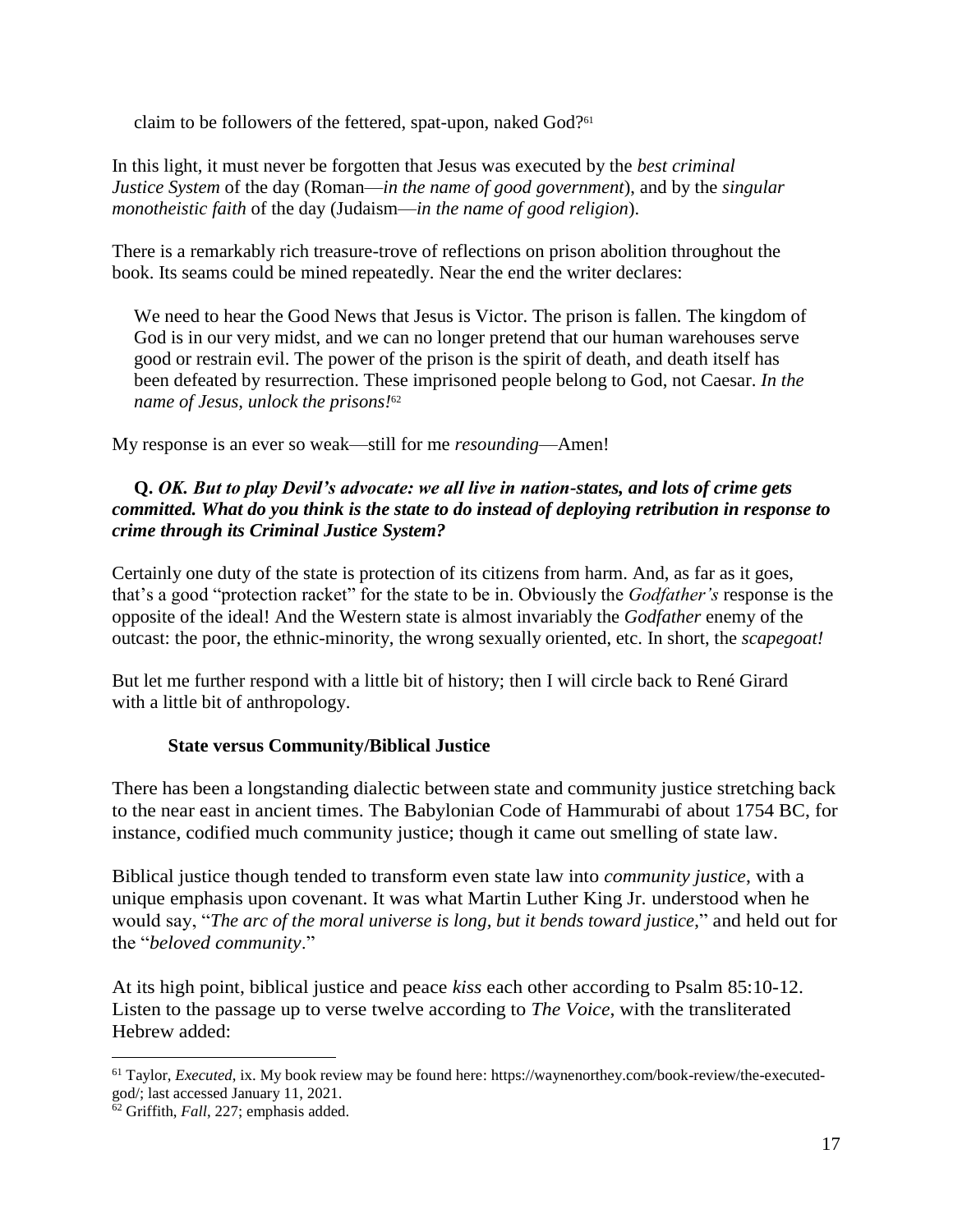Unfailing love and truth have met *on their way;*

righteousness (*tsedeq*) and peace have kissed one another.

- <sup>11</sup> Truth will spring from the earth *like a plant,* and justice (*tsedeq*) will look down from the sky.
- <sup>12</sup> Yes, the Eternal will plant goodness *in the earth,*  and our land will yield great abundance.

A similar note is struck in Isaiah 32:15-18:

*So it will be* until God pours out the Spirit from up above,

and *the land comes alive again—*desert to fertile field, fertile field to forest.

- <sup>16</sup> Then justice (*tsedeq*) *and truth* will settle in the desert places, and righteousness (*tsedeq*) will infuse the fertile land.
- <sup>17</sup> Then righteousness (*tsedeq*) will yield peace, and the quiet and confidence that attend righteousness (*tsedeq*) will be present forever.
- $18$  My people's homes and hometowns will be filled with peace; *they'll relax,* safe and secure.

Without doing a Hebrew word study, this kind of justice that Dutch criminologist **[Herman](https://journals.openedition.org/chs/1676?lang=en)  [Bianchi](https://journals.openedition.org/chs/1676?lang=en)** in his book, *[Justice as Sanctuary: Toward a New System](https://www.amazon.ca/Justice-as-Sanctuary-Herman-Bianchi/dp/1608996905/ref=sr_1_1?crid=QLJ4MQGE27YS&keywords=Justice+as+Sanctuary%3A+Toward+a+New+System+of+Crime+Control&qid=1650080599&s=books&sprefix=justice+as+sanctuary+toward+a+new+system+of+crime+control%2Cstripbooks%2C134&sr=1-1) of Crime Control*, dubbed "*tsedeka* justice," with a greater antiquity than the Aristotelian "Give everyone his due."—that was also rife with inequities—constitutes a central biblical Hebrew concept. The term "*tsedeka*" occurs 157 times throughout the Hebrew Bible, as does the related "*tsedeq*", found 119 times. The adjective "*tsaddiq*" appears 206 times. For Bianchi the power of this idea is not based upon a religious notion of revelation from God, rather upon its ability to sensitize us and point to another way of doing humanitarian justice.

A provisional definition early in the chapter on "*tsedeka*" proves to be his final:

. . . not an intention, but the incessant diligence to make people experience the genuine substantiation of confirmed truth, rights, and duties and the eventual release from guilt, within a System of eunomic [healing, reintegrative] law.<sup>63</sup>

Whatever else, this kind of justice is *non-punitive*, *non-retributive*. Bianchi directly contrasts the "*tsedeka*" model with the conventional justice model. "*Give everyone his due*" in the latter leaves the *status quo* unchallenged, rank inequality the norm. Whereas in "*tsedeka"* there is a constant dynamic of change and equal treatment. *Intention* is paramount in the retributive System; *results*—a genuine experience of healing justice—vital in the other. "*A tree is recognized by its fruit . . .* (Matthew 12:33)" is the Judaeo-Christian wisdom about the primacy of the *outcome* of justice. Bianchi stated elsewhere<sup>64</sup> that, though the intention of prison reformers in initiating the "American penitentiary experiment" in 1790 was to better the lot of criminals, in fact, the results as earlier said were generally afterwards disastrous, a fact so thoroughly documented as not to need further repetition.

<sup>63</sup> Bianchi, *Sanctuary*, 48.

<sup>64</sup> Keynote presentation at ICOPA II, 1985, Amsterdam. I was there.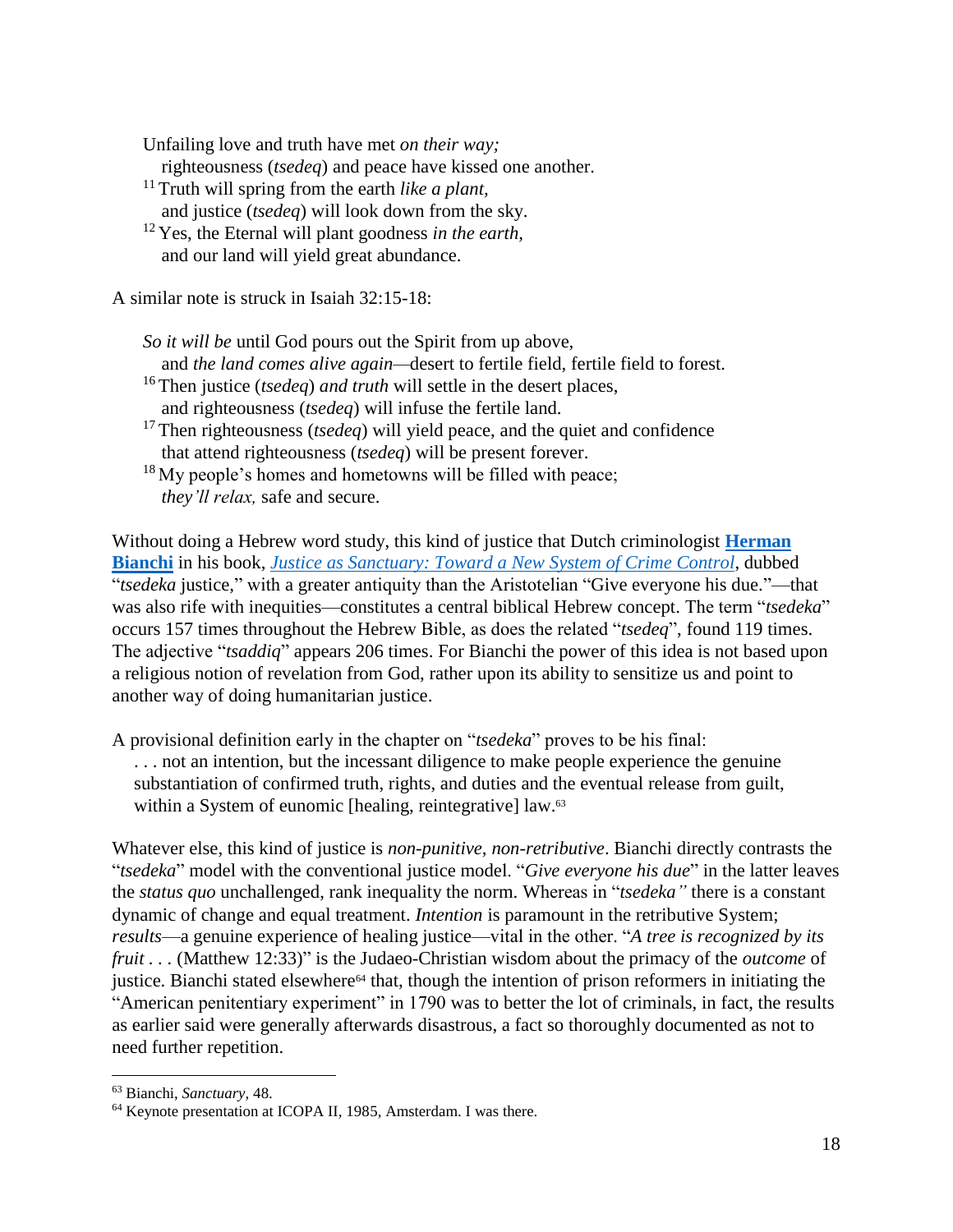*Moving on*: in the eleventh to thirteenth centuries in Europe as one historian explains: … the state began to replace the individual as the guiding force behind prosecutions… With the [eventual] appearance of the state as the sole source of prosecutorial energy, the criminal act could no longer be viewed as an attack by one person on another; *it was now an offence committed against society at large*. 65

*Regina versus the individual* in British common law which Canada and the British Commonwealth inherited (*we the people* of whatever state *versus the individual* in the U.S.), gradually became the new state-centred justice System. I know for instance of a rape victim who fantasizes about calling the Queen (*Regina* versus the accused in Canada) on the anniversary of the rape to ask *how the Queen is doing . . .*

The elements of this enduring move to state law in Western jurisprudence—this "stealing justice-making from the community" were:

1. the separation of criminal and civil wrongs;

2. the assumption of the centrality of the state, thus moving all criminality to the public realm;

3. the assumption of harsh punishment as normative—i.e., "pain delivery," as a distinguishing mark of criminal law;

4. a move to formal rationalism and codification of law, displacing informal, relationship-oriented custom law.

In short: the developing Criminal Justice System in the West over the past millennium lost an earlier *peacemaking* orientation to crime; in its place became dominant what the Nixon administration in the 20<sup>th</sup> century declared to be a "*War on Crime*." And prison populations have exploded in the United States ever since! Today, with over 2.1 million incarcerated,<sup>66</sup> it is the highest *per capita* prison population in the world. *Land of the Free, indeed!* 

Already alluded to, Nils Christie authored *[Crime Control as Industry: Towards Gulags](https://www.amazon.ca/Crime-Control-As-Industry-Routledge-ebook/dp/B01M1NR924/ref=sr_1_1?crid=34A8C3IXV6N2K&keywords=Crime+Control+as+Industry%3A+Towards+Gulags+Western+Style%3F&qid=1650427981&s=digital-text&sprefix=crime+control+as+industry+towards+gulags+western+style+%2Cdigital-text%2C133&sr=1-1)  [Western Style?,](https://www.amazon.ca/Crime-Control-As-Industry-Routledge-ebook/dp/B01M1NR924/ref=sr_1_1?crid=34A8C3IXV6N2K&keywords=Crime+Control+as+Industry%3A+Towards+Gulags+Western+Style%3F&qid=1650427981&s=digital-text&sprefix=crime+control+as+industry+towards+gulags+western+style+%2Cdigital-text%2C133&sr=1-1)* which looked at the American System. When first published in 1994, there was a question mark after the last word: *Style*. In subsequent editions, the question mark was removed . . . *The industrialization of punishment had arrived—indeed exploded!* And Christie, like Karl Menninger in *The Crime of Punishment*, insisted that the true and present dangers in Western society were *not* the criminals in their confines or at large, *rather*, the crime control industry itself, that in so many ways holds entire societies hostage behind prison walls of fear and neglect, imitators indeed of the very darkest urges of our collective human condition.

The United States has roughly 5 percent of the world's population, and 25 percent of the world's prisoners. In 1975, the combined state and federal prison population of the United States was 300,000 men and women. By 2006, in three decades, it had arisen to 2.3 million, and has remained so more or less since. In other words, as brilliant Western social critic **[Ivan Illich](https://en.wikipedia.org/wiki/Ivan_Illich)** also

<sup>65</sup> See Weisser, *Early*, 100; emphasis added. Compare also Berman, *Revolution*.

<sup>66</sup> At its lowest in 20 years! See: https://worldpopulationreview.com/state-rankings/prison-population-by-state.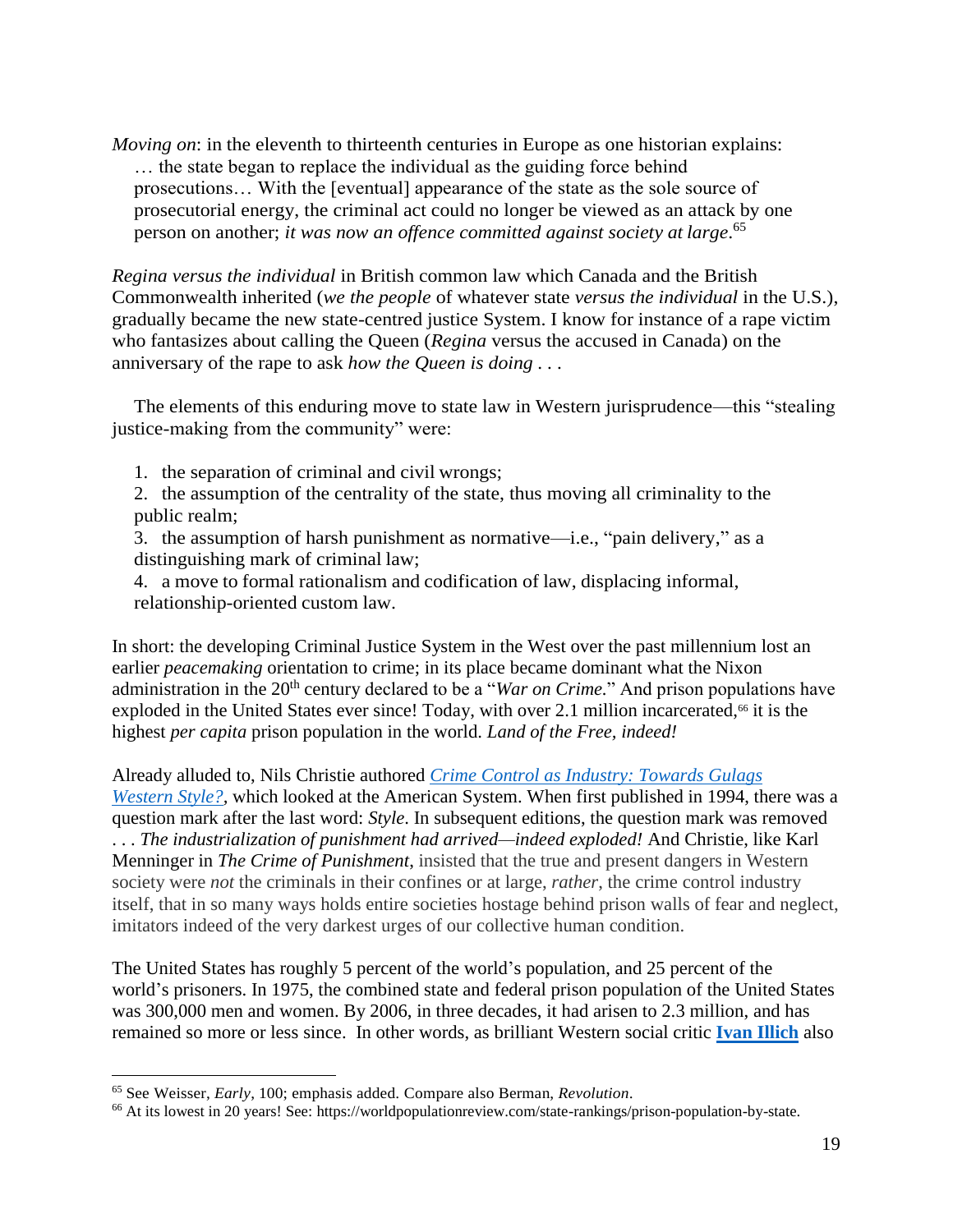warned, the Western state, supremely modelled in the United States, had become in turn a state modelled after the notorious Russian gulag, in which we are all imprisoned.<sup>67</sup>

The third edition of Christie's book was published before September 11, 2001. His forewarnings have been so much more profoundly the case ever since.

# **Q. You've alluded to Girardian mimetic theory to which you want to turn. But first, please situate Restorative Justice intellectually, historically.**

## **Emergence of Restorative Justice**

Restorative Justice emerged then in *direct challenge to such developments in Western law*; in particular as *an alternative to a decidedly violent and punitive reality*.

# **First Criminal Justice Jurisdiction Case of Restorative Justice**

In 1974 two youths who one night had been drinking and while driving around had been pulled over by the police and sent home. Getting drunk later on, they set out to take out their frustrations on the small community of Elmira, Ontario, Canada by doing damage to twenty-two different vehicles, homes and buildings. Several months later the youths pleaded guilty to the charges, and the Judge ordered a Pre-Sentence Report. Two Mennonites (**Mark Yantzi** and **Dave Worth**), the former a Probation Officer who wrote the Report, decided to suggest a novel sentencing idea to the Judge: *ordering offenders first to "make it right" with their victims.* **Judge Gordon McConnell** indicated that the notion had lots of merit, but it was simply to his awareness unprecedented in Western jurisprudence. He made a fateful choice nonetheless when he decided *Why not?*; and put the sentencing over until the youths had met each of the victims who were open to the encounter.

Out of that resultant positive experience arose in 1975 the first ever "Victim Offender Reconciliation *Project* (VORP)," later to become known widely as Victim Offender Mediation, or simply Mediation Services. It was also generally acknowledged to be *the first ever expression of Restorative Justice in a Criminal Justice jurisdiction in the Western world.* Though other

Both publications are exciting, insightful and disturbing reads!

<sup>67</sup> In an outstanding work by a friend, **[David Cayley](https://www.davidcayley.com/)**, *[The Expanding Prison: The Crisis in Crime and Punishment](https://www.amazon.ca/Expanding-Prison-Crisis-Punishment-Alternatives/dp/0887846033/ref=sr_1_1?crid=3JJEAGHXIZPK4&keywords=The+Expanding+Prison%3A+The+Crisis+in+Crime+and+Punishment+and+the+Search+for+Alternatives&qid=1650080720&s=books&sprefix=the+expanding+prison+the+crisis+in+crime+and+punishment+and+the+search+for+alternatives%2Cstripbooks%2C166&sr=1-1)  [and the Search for Alternatives](https://www.amazon.ca/Expanding-Prison-Crisis-Punishment-Alternatives/dp/0887846033/ref=sr_1_1?crid=3JJEAGHXIZPK4&keywords=The+Expanding+Prison%3A+The+Crisis+in+Crime+and+Punishment+and+the+Search+for+Alternatives&qid=1650080720&s=books&sprefix=the+expanding+prison+the+crisis+in+crime+and+punishment+and+the+search+for+alternatives%2Cstripbooks%2C166&sr=1-1)*, there is a section devoted to Ivan Illich's understanding of prisons as characteristic of religious ceremonies. Imprisonment is thus, in Illich's words,

A huge ritual which creates a scapegoat, which we can drive out into the desert, believing that by loading onto that scapegoat all that we experience we'll get rid of it . . . Prisons are the place in which we can face horror too terrible for us to recognize that we are ourselves immersed in it . . ., p. 83.

Cayley's entire book is a profound indictment of the "prison industrial complex" and pointer to how else crime might be addressed. It also brings Illich and René Girard together somewhat in their understanding of *criminals as societal scapegoats*. See also **[Marcus Rempel](https://englewoodreview.org/marcus-rempel-life-at-the-end-of-us-vs-them-interview/)**'s *[Life at the End of Us Versus Them: Cross-Cultural](https://www.amazon.ca/Life-End-Us-Versus-Them/dp/152551024X/ref=sr_1_1?crid=3ZCOAW9BSMAK&keywords=Life+at+the+End+of+Us+Versus+Them&qid=1650080760&s=books&sprefix=life+at+the+end+of+us+versus+them+%2Cstripbooks%2C128&sr=1-1)  [Stories](https://www.amazon.ca/Life-End-Us-Versus-Them/dp/152551024X/ref=sr_1_1?crid=3ZCOAW9BSMAK&keywords=Life+at+the+End+of+Us+Versus+Them&qid=1650080760&s=books&sprefix=life+at+the+end+of+us+versus+them+%2Cstripbooks%2C128&sr=1-1)*, that does the same more generically in a full monograph discussing both thinkers. Nils Christie whom Cayley counted as a good friend, is also discussed at length.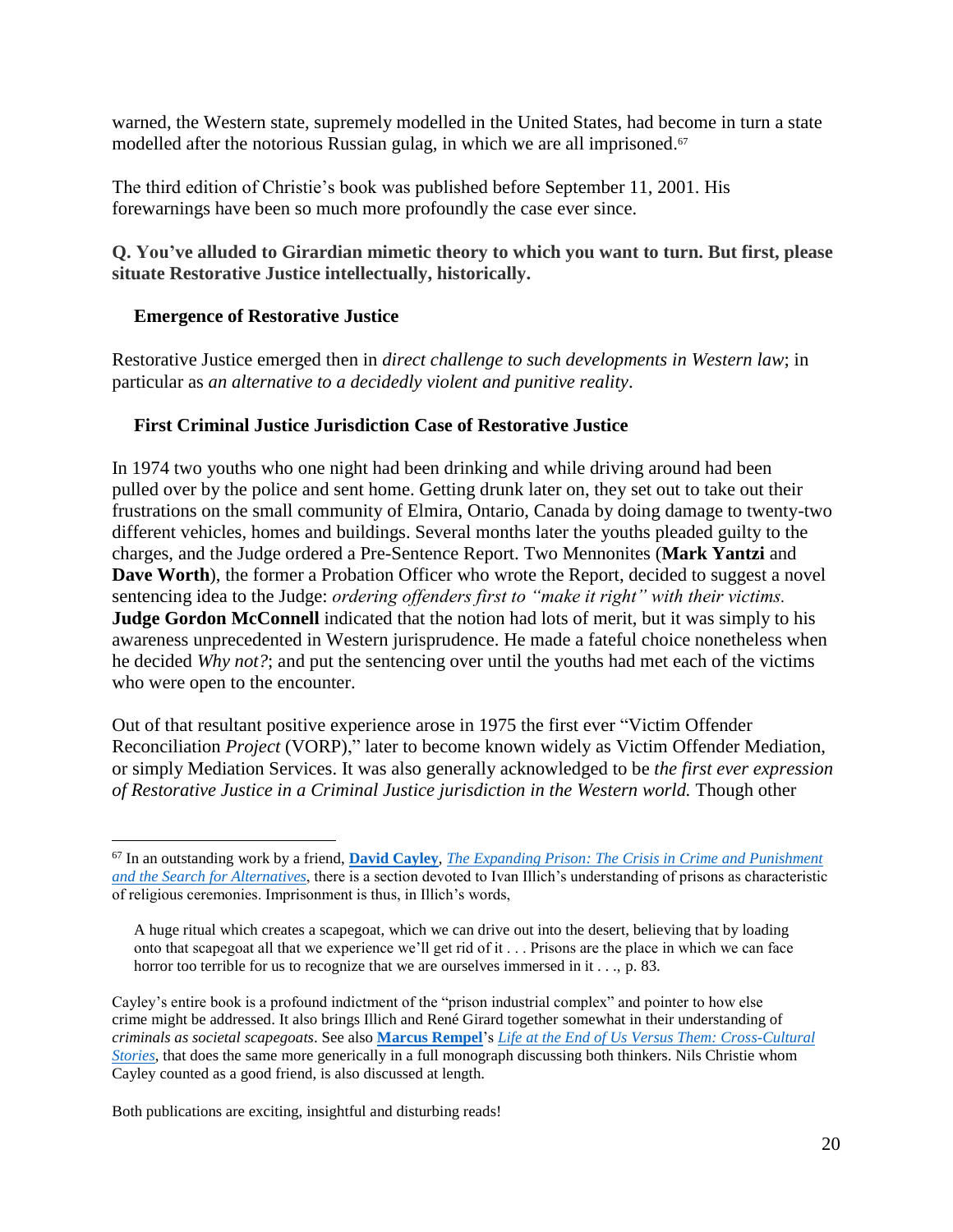alternatives to Western punitive justice were also stirring. The ensuing model as said became eventually the most replicated in mediation programs worldwide.

There were however indigenous community justice procedures stretching back millennia everywhere in the colonized world. Such approaches informed hugely developments in Canadian Criminal Justice such as Circle Sentencing; in New Zealand, Family Group Conferencing; etc., etc.

The so-called "Elmira Case"<sup>68</sup> or "Kitchener Experiment" was then a kind of proverbial shot that echoed around the world.

# **Q. So, where did such violent notions of punishment originate and become the norm in Criminal Justice in the West?**

# **Ubiquitous Cultural Scapegoating Violence and Criminal Justice**

This gets us into sketching some of the intellectual developments of our Western System. That is also burden of the other presentation in this Conference.

I've discussed already how the formation of Western Criminal Justice Systems were *prima facie* protection rackets akin to the Mob—only with societal legitimation.

When one goes back further and poses the above question generically, even of all cultures past and present, anthropologist René Girard as stated earlier argues that the *founding moment* of every society known to history is in fact *violence*. All human societies then employ a *scapegoat mechanism* in order to contain the violence, in turn to restore social cohesion.

In Western Christian cultures, this form of scapegoating violence eventually was supportive of and spread by a highly retributive interpretation (many say in part wrongly) of **[Saint](https://en.wikipedia.org/wiki/Anselm_of_Canterbury)**  [Anselm](https://en.wikipedia.org/wiki/Anselm_of_Canterbury)'s 11<sup>th</sup>-century *satisfaction theory* of the *atonement*.<sup>69</sup>

Early in the development of Restorative Justice in Canada, Professor Vern Redekop<sup>70</sup>, authored a widely approved piece: *[Scapegoats,](https://waynenorthey.com/wp-content/uploads/2016/06/Issue-13.pdf) the Bible, and Criminal Justice: Interacting with René [Girard](https://waynenorthey.com/wp-content/uploads/2016/06/Issue-13.pdf)*.

In it Redekop posed the question:

<sup>68</sup> See a fuller account in Peachey, "Experiment."

<sup>69</sup> See Gorringe, *Vengeance*. For an annotated list of peacemaking atonement resources in relation to René Girard, compiled by theologian **[Paul Nuechterlein,](http://girardianlectionary.net/about-paul-nuechterlein/)** please see: **[The Anthropology of René Girard and Traditional](http://girardianlectionary.net/learn/atonement-and-mimetic-theory/)  [Doctrines of Atonement.](http://girardianlectionary.net/learn/atonement-and-mimetic-theory/)**

There is also more on my earlier presentation: **"**[Western Criminal Law and the Re-Emergence of Restorative](https://waynenorthey.com/2022/04/13/announcing-rj-world-econference-2022/)  [Justice."](https://waynenorthey.com/2022/04/13/announcing-rj-world-econference-2022/)

<sup>&</sup>lt;sup>70</sup> He has been working creatively in conflict studies for decades. You may see more of Professor Redekop's work in relation to René Girard, here: https://ustpaul.ca/blog/post/28-celebrating-the-life-and-thought-of-rene-girard/—last accessed January 11, 2021.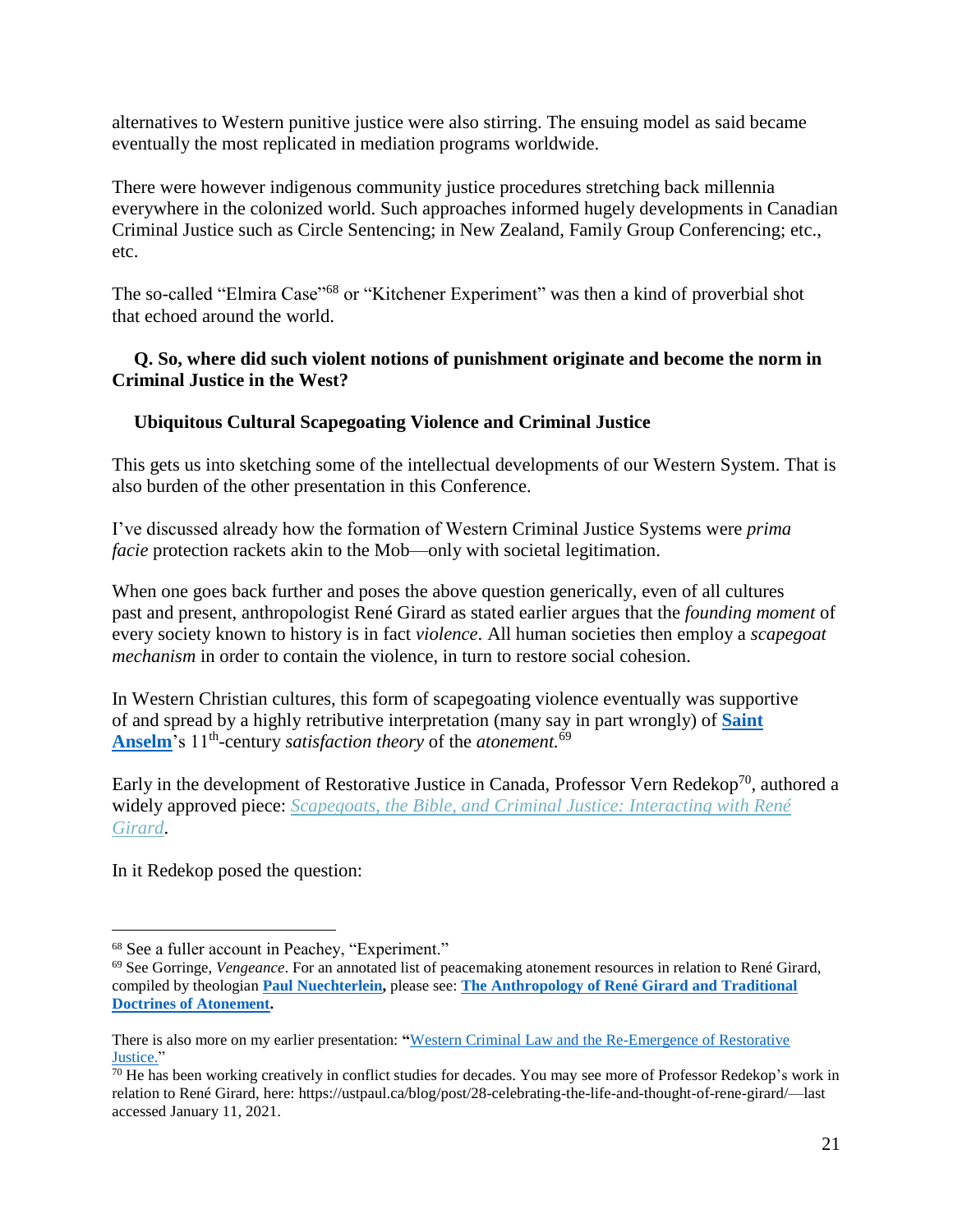Is it possible that what *we* call a Criminal Justice System is really a scapegoat mechanism?<sup>71</sup>

He then analysed Girard's thesis about cultural scapegoat mechanisms found in all historical periods and cultures. He answered the question he posed affirmatively, writing:

It [*is*] possible to think of the Criminal Justice System as *one gigantic scapegoat mechanism for society*. 72

#### He explained:

 $\overline{a}$ 

When one considers how much crime is unreported, how few crimes are brought to trial and among those how few result in conviction and prison sentences it turns out that we in Canada imprison on the order of 3% of criminals . . . This tiny percentage of offenders who are severely punished can be thought of as *a collective scapegoat for society*. Those individual criminals who warrant sensational news coverage, can function as scapegoats themselves.<sup>73</sup>/<sup>74</sup>

The case of Bobby Oatway was a classic Canadian example. You may read the paper Chaplain **Hugh Kirkegaard** and I did [on my website,](https://waynenorthey.com/2014/03/10/the-sex-offender-as-scapegoat/) and in *Volume One* of my publication series, *[Justice That Transforms](https://waynenorthey.com/justice/justice-that-transforms/)*, entitled: "The Sex Offender as Scapegoat: Vigilante Violence and a Faith Community Response." 75

In this context of criminal scapegoating, Restorative Justice poses perhaps the most troubling yet simple—and irrefutable!—rhetorical question—that **[Holly Near](https://en.wikipedia.org/wiki/Holly_Near)** first formulated with reference to capital punishment:

*Why harm people who harm people to teach people that harming people is wrong?*

… a brutal act… [done] in the name of civilization, 79.

Bailie reflects on that commentary thus:

<sup>71</sup> Redekop, *Scapegoats*, 1; emphasis in original.

<sup>72</sup> Redekop, *Scapegoats*, 33; emphasis in original.

<sup>73</sup> Bailie, *Unveiled*, supplies a particularly sinister example, the 1989 execution of serial killer Theodore Bundy, when hundreds of men, women and children camped outside the Florida prison in a festive spirit one reporter likened to a *Mardi Gras*. The same reporter described the event as:

It would be difficult to think of a more succinct summation of the underlying anthropological dynamic at work: *a brutal act done in the name of civilization*, an expulsion or execution that results in social harmony. Clearly, after the shaky justifications based on deterrence or retribution have fallen away, this is the stubborn fact that remains: a brutal act is done in the name of civilization. If we humans become too morally troubled by the brutality to revel in the glories of the civilization made possible by it, we will simply have to reinvent culture. This is what Nietzsche saw through a glass darkly. This is what Paul sensed when he declared the old order to be a dying one (I Cor. 7:31). This is the central anthropological issue of our age, 79; emphasis in original.

<sup>74</sup> Redekop, *Scapegoats*, 33–34; emphasis added.

<sup>75</sup> Northey, *Transforms*, 159-175.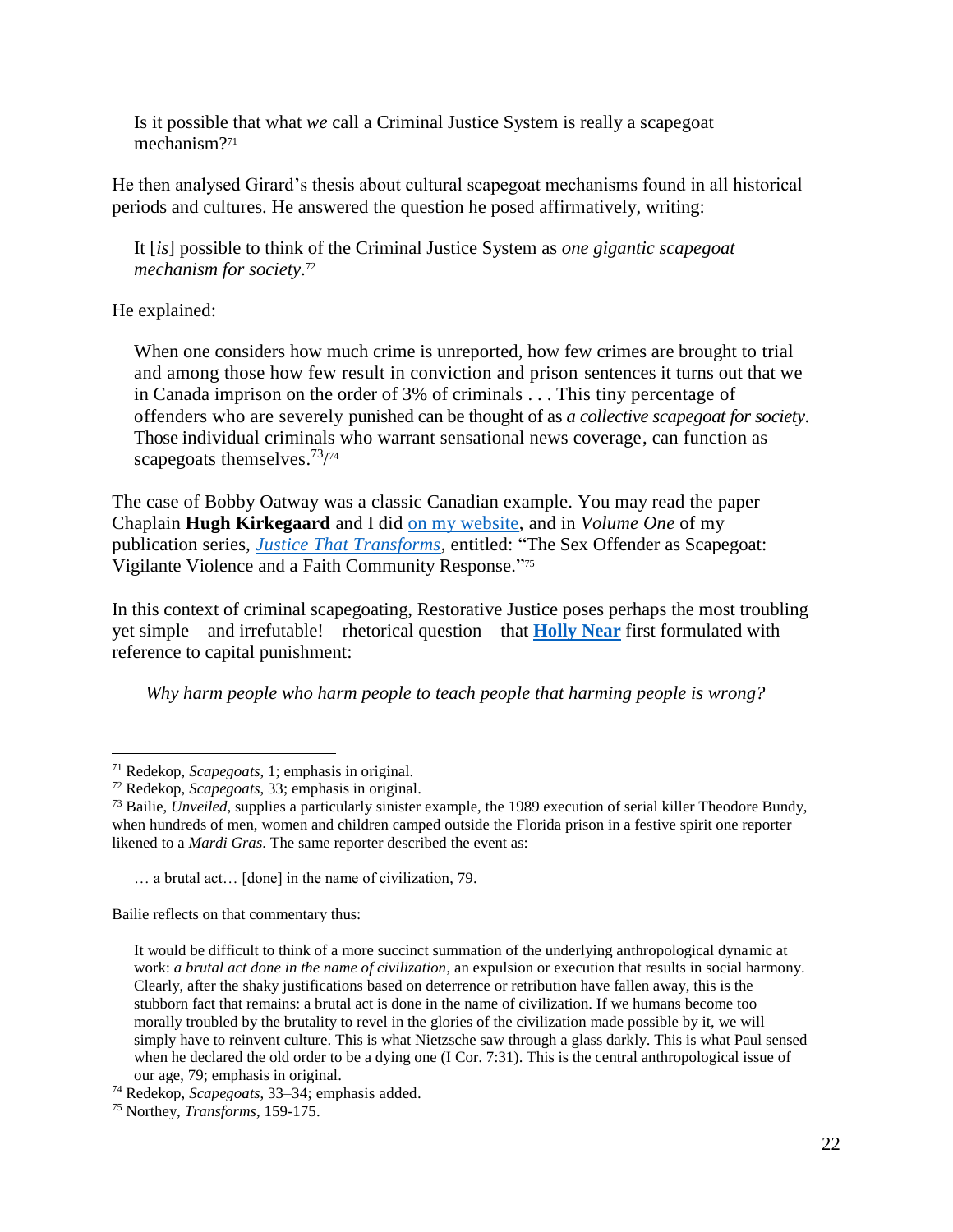The Restorative Justice vision moves away from a *warmaking*, scapegoat mechanism to a *peacemaking* way of nonviolence in a bid to break definitively with the endless cycles of recurrent scapegoating violence in Western Criminal Justice.

# **Q. Thanks Wayne for this Q & A. Please now bring this all to a close.**

# **Conclusion**

I have used at times the term "*Inclusive Justice*" to capture the deep theory and practice of a *peacemaking* view of Justice.

For a millennium the Judaeo-Christian tradition has largely given the West a legacy of violence in response to crime. It need not have according to its original trajectory and its central protagonist, Jesus. *We need to revisit the powerful dynamic of subversion of all violence in that tradition*, in order for society to internalize deeply *the very human story* of *Inclusive Justice*, which is our cosmic destiny. Then we need to connect ourselves to it existentially with all the will, energy, and imagination we can muster.

And one day, according to the biblical image of the *Peaceable Kingdom*,

*The wolf will live with the lamb, the leopard will lie down with the goat, the calf and the lion and the yearling together; and a little child will lead them… They will neither harm nor destroy on all my holy mountain, for the earth will be full of the knowledge of the LORD as the waters cover the sea. 76*

*Transformative, Inclusive Justice* that *never* excludes, and the promise of the *Peaceable Kingdom* are the (*pace* Justice Holmes' "rules game") *endgame* of Restorative Justice hence the "*only game in town,*" to which *I say resoundingly*:

Amen!

# **References**

 $\overline{a}$ 

Armenic, Jerry. *Victims, The Orphans of Justice*, Toronto: McClelland and Stewart-Bantam, 1984.

Bailie, Gil. *Violence Unveiled: Humanity at the Crossroads*. New York: Crossroad, 1995.

<sup>76</sup> Isaiah 11:6-9. Also, the famous post-Revolutionary American Quaker artist **[Edward Hicks](https://en.wikipedia.org/wiki/Edward_Hicks)** (April 4, 1780 – August 23, 1849) painted Peaceable Kingdom themes. We read:

Although it is not considered a religious image, Hicks' *Peaceable Kingdom* exemplifies Quaker ideals. Hicks painted 62 versions of this composition. The animals and children are taken from Isaiah 11:6–8 (also echoed in Isaiah 65:25), including the lion eating straw with the ox. Hicks used his paintings as a way to define his central interest, which was the quest for a redeemed soul. This theme was also from one of his theological beliefs.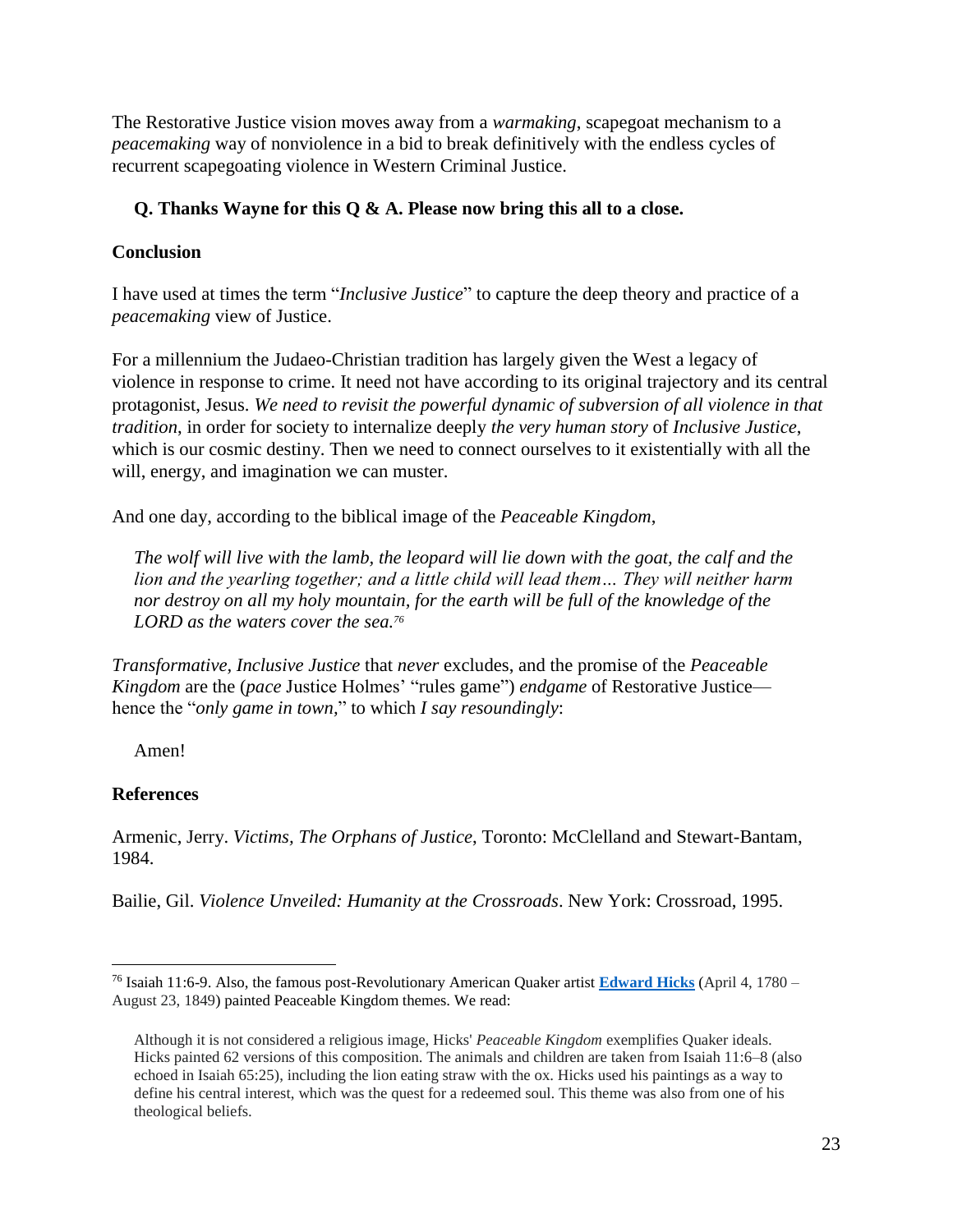Berman, Harold J., *Law and Revolution: The Formation of the Western Legal Tradition*, Cambridge: Harvard University Press, 1983/1997.

Bianchi, Herman. *Justice as Sanctuary: Toward a New System of Crime Control*, Bloomington: Indiana University Press 1994; Portland: Wipf and Stock, 2010.

\_\_\_\_\_\_\_\_\_\_\_\_\_ and René van Swaanigen, Eds., *Abolitionism: Towards a Non-Repressive Approach to Crime,* Amsterdam: Free University Press. 1986.

\_\_\_\_\_\_\_\_\_\_\_\_\_, "Tsedeka-Justice", in *Review for Philosophy and Theology*, September, 1973.

Cavanaugh, William (1995). "A FIRE STRONG ENOUGH TO CONSUME THE HOUSE:" THE WARS OF RELIGION AND THE RISE OF THE STATE, in *Modem Theology* 11:4 October, ISSN 0266-717.

Cayley, David, *The Expanding Prison: The Crisis in Crime and Punishment and the Search for Alternatives*, Toronto: Anansi, 1998.

Dickens, Charles *American Notes*, 1842; New York: Penguin ed., 1972.

Christie, Nils*. Limits to Pain: The Role of Punishment in Penal Policy*, Oxford: Martin Robertson, 1982/Eugene: Wipf and Stock, 2007.

\_\_\_\_\_\_\_\_\_\_. *Crime Control as Industry: Towards GULAGS, Western Style*, London: Routledge1995.

Cleaver, Eldridge, *Soul on Ice*, New York: McGraw-Hill, 1968.

Foucault, Michel (1975/1995). *Discipline and Punish: The Birth of the Modern Prison*, New York: Vintage.

Gatrell, V.A.C., Bruce Lenman, and Geoffrey Parker*.* "The State, the Community and the Criminal Law in Early Modern Europe" In *Crime and the Law, The Social History of Crime in Western Europe since 1500*, London: Europa Publications, 1980.

Gorringe, Timothy. *God's Just Vengeance: Crime, Violence and the Rhetoric of Salvation*. Cambridge: Cambridge University Press, 1996.

Griffith, Lee. *The Fall of the Prison: Biblical Reflections on Prison Abolition*. Eugene: Wipf and Stock, 1999.

Hari, Johann, *Chasing the Scream: The First and Last Days of the War on Drugs*, New York: Bloomsbury, 2015.

Herz, Michael. " "Do Justice!": Variations of a Thrice-Told Tale." *Virginia Law Review* 82, no. 1 (1996): 111-61.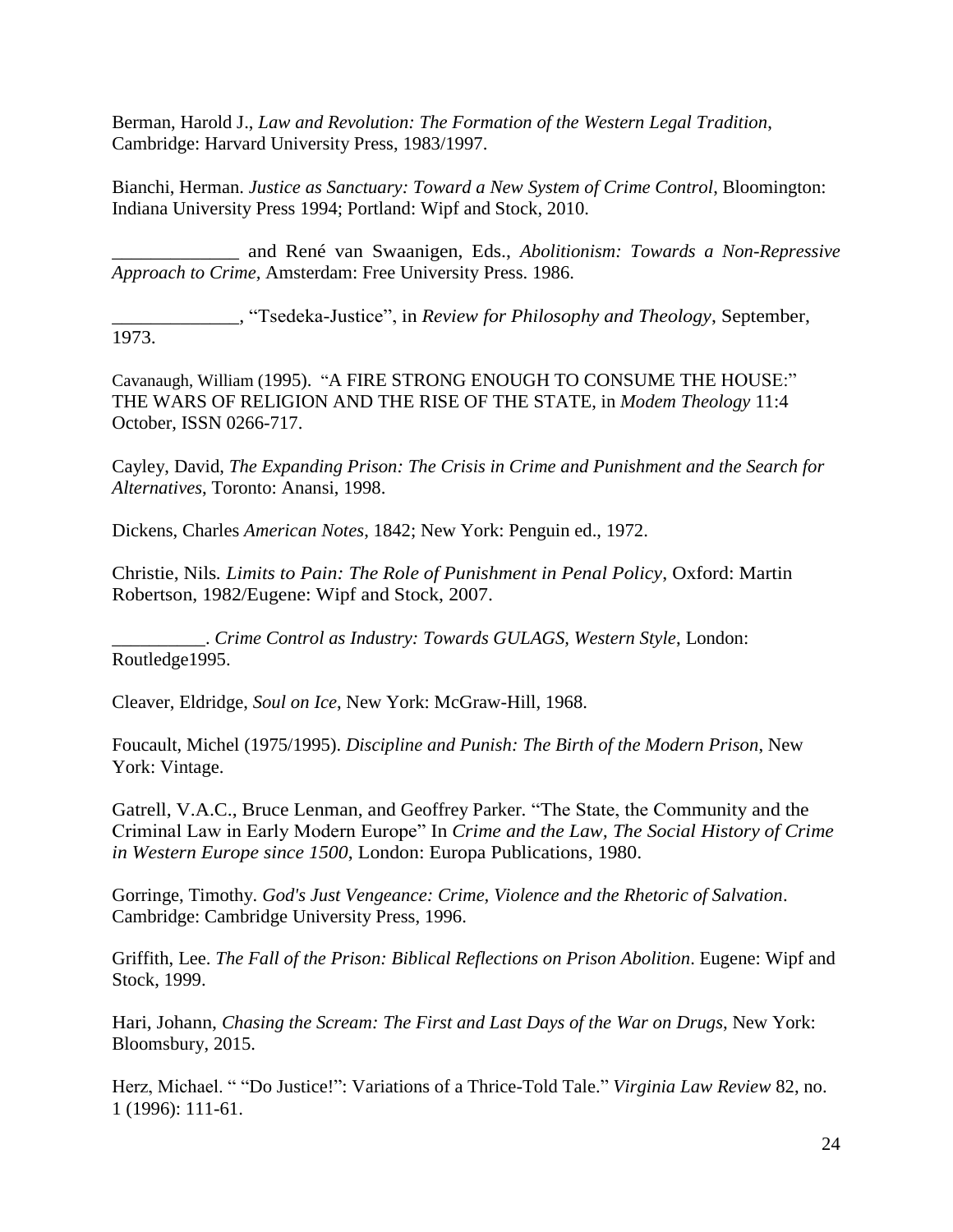McCoy, Alfred W., *The Politics of Heroin: CIA Complicity in the Global Drug Trade*, New York: Lawrence Hill Books, 2003.

McMurtry, John. "Caging the Poor: The Case Against the Prison System." In *The Case for Penal Abolition*, eds. W. Gordon West and Ruth Morris, 167 – 186. Toronto: Canadian Scholars' Inc., 2000.

Menninger, Karl. *The Crime of Punishment*, New York: Penguin, 1966/1977.

Menzies, R. & Chunn, D. & Webster, C. D., "Risky business: The classification of dangerous people in the Canadian carceral enterprise." In *Canadian Penology: Advanced Perspectives and Research*, K. R. E. McCormick & L. A.Visano, Eds, Toronto: Canadian Scholars' Press, 1992.

Morris, Mark. Ed. *Instead of Prisons: a Handbook for Abolitionists*, Syracuse, New York: P.R.E.A.P. [PRISON RESEARCH EDUCATION ACTION PROJECT], 1976

Northey, Wayne. "Call For a Church Apology". [https://waynenorthey.com/2015/03/12/call-for](https://waynenorthey.com/2015/03/12/call-for-a-church-apology-vis-a-vis-crime-and-punishment-2/—last)[a-church-apology-vis-a-vis-crime-and-punishment-2/—last](https://waynenorthey.com/2015/03/12/call-for-a-church-apology-vis-a-vis-crime-and-punishment-2/—last) accessed January 11, 2021

\_\_\_\_\_\_\_\_\_\_\_\_\_. *Justice That Transforms: Volume One*. Eugene: Wipf and Stock, 2020.

\_\_\_\_\_\_\_\_\_\_\_\_\_. *Justice That Transforms: Volume Two*. San Bernardino: Kindle Direct Publishing, 2018.

\_\_\_\_\_\_\_\_\_\_\_\_\_. *Justice That Transforms: Volume Three*. San Bernardino: Kindle Direct Publishing, 2018.

\_\_\_\_\_\_\_\_\_\_\_\_\_. "Restorative Justice: *Peacemaking* Not *Warmaking*", interview by Brad Jersak, IRPJ.org (Institute for Religion, Peace & Justice), https://www.clarionjournal.com/clarion\_journal\_of\_spirit/2020/10/restorative-justice-peacemaking-not-war-makingwayne-northey-interview-host-brad-jersak.html.

\_\_\_\_\_\_\_\_\_\_\_\_\_\_. (1986). "Towards a New Paradigm of Justice", in Bianchi, Herman, and René van Swaaningen, Editors (1986). *Abolitionism: Towards A Non-Repressive Approach to Crime*, Amsterdam: Free University Press.

Peachey, Dean. "The Kitchener Experiment" In Martin Wright and Burt Galaway, Eds., *Mediation and Criminal Justice: Victims, Community, and Offenders,* 14-26, Newbury Park, CA: Sage Publications, 1989.

Redekop, Vern. "A Post-Genocidal Justice of Blessing as an Alternative to a Justice of Violence: *The Case of Rwanda*", Barry Hart, Editor. In *Peacebuilding in Traumatized Societies*, Lanham: University Press of America, 2008.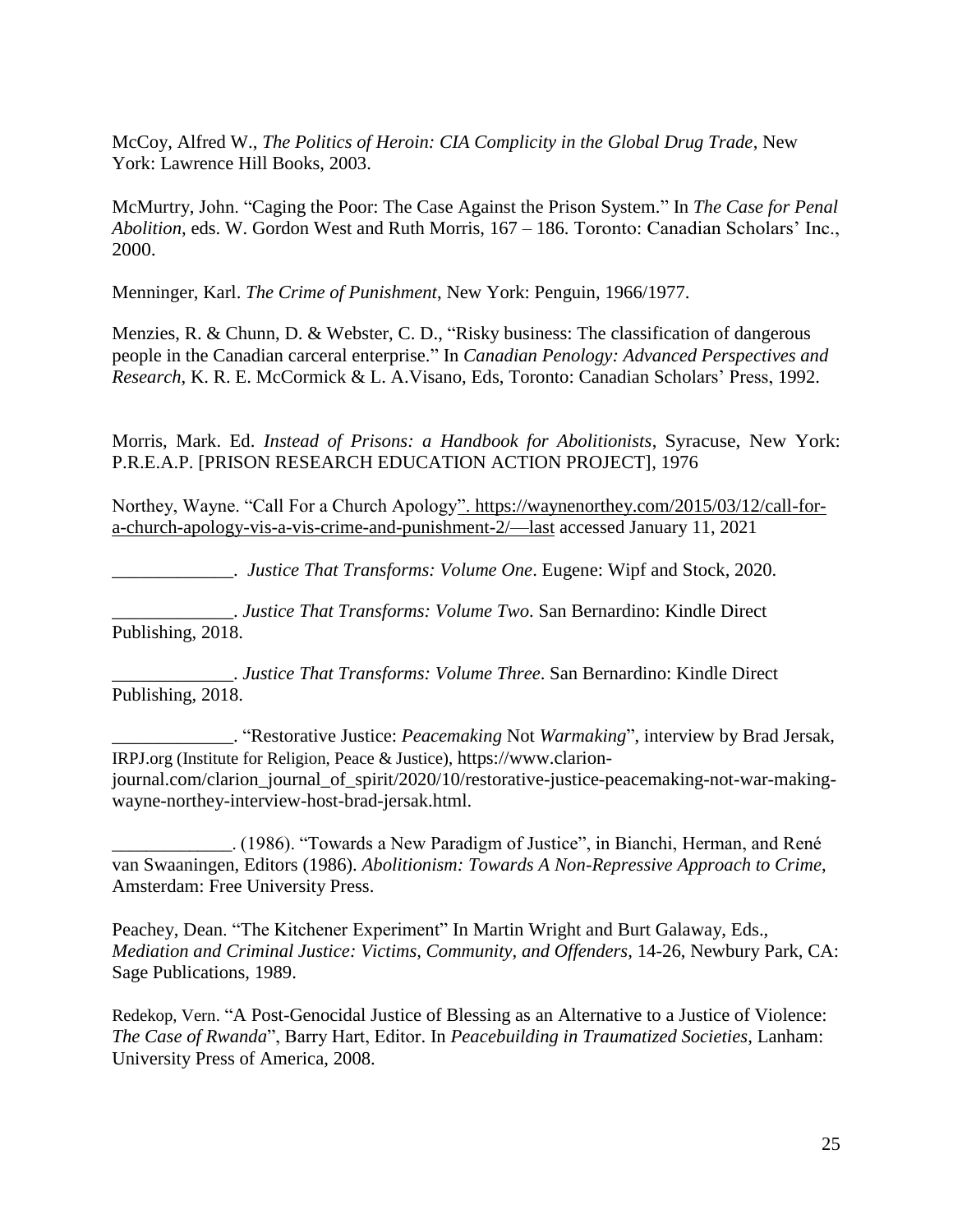\_\_\_\_\_\_\_\_\_\_\_. *[From Violence to Blessing: How an Understanding of Deep-Rooted Conflict Can](https://www.amazon.ca/Violence-Blessing-Understanding-Deep-rooted-Reconciliation/dp/2895073090)  [Open Paths to Reconciliation](https://www.amazon.ca/Violence-Blessing-Understanding-Deep-rooted-Reconciliation/dp/2895073090)*, Ottawa: Novalis, 2009.

Reiman, Jeffrey. *The Rich Get Richer and the Poor Get Prison*, New York: Routledge, 2016.

Rempel, Marcus Peter, *Life at the End of Us Versus Them*, Victoria: Friesen Press, 2017.

Schweizer, Eduard, *The Church as the Body of Christ*, Richmond: John Knox Press, 1964.

Taylor, Astra. *Democracy May Not Exist, but We'll Miss It When It's Gone*, New York: Metropolitan Books, (2020).

Taylor, Mark Lewis, *The Executed God: The Way of the Cross in Lockdown America*, Fortress Press, 2001.

Tilly, Charles. " "War Making and State Making as Organized Crime," In *Bringing the State Back In*, Peter Evans, Dietrich Rueschemeyer, and Theda Skocpol, Eds, 169– 87, Cambridge: Cambridge University Press, 1985.

Tutu, Archbishop Desmond, *No Future Without Forgiveness*. New York: Image Books, 2000.

Weisser, Michael R. (1979). *Crime and Punishment in Early Modern Europe*, Atlantic Highlands, N.J.: Humanities Press.

West, W. Gordon, *The Case for Penal Abolition*, eds., Toronto: Canadian Scholars' Inc., 2000.

*Wikipedia*, "Transformative Justice," https://en.wikipedia.org/wiki/Transformative\_justice; last accessed January 12, 2021.

\_\_\_\_\_\_\_, "Goethean Science," https://en.wikipedia.org/wiki/Goethean\_science; last accessed January 12, 2021.

Wilson R.J., F. Cortoni, & A.J. McWhinnie (2009). "Circles of Support & Accountability: A Canadian national replication of outcome findings", *[Sexual Abuse: A Journal of Research &](http://robinjwilson.com/articles/COSA_Replication.pdf)  [Treatment, 21,](http://robinjwilson.com/articles/COSA_Replication.pdf)* 412-430.

Wink, Walter. The Powers Trilogy:

\_\_\_\_\_\_\_\_\_\_\_. *Naming the Powers: The Language of Power in the New Testament*, Philadelphia: Fortress Press, 1984.

\_\_\_\_\_\_\_\_\_\_\_. *Unmasking the Powers: The Invisible Forces That Determine Human Existence*, Philadelphia: Fortress Press, 1986.

\_\_\_\_\_\_\_\_\_\_\_. *Engaging the Powers: Discernment and Resistance in a World of Domination*, Minneapolis: Fortress Press, 1992.